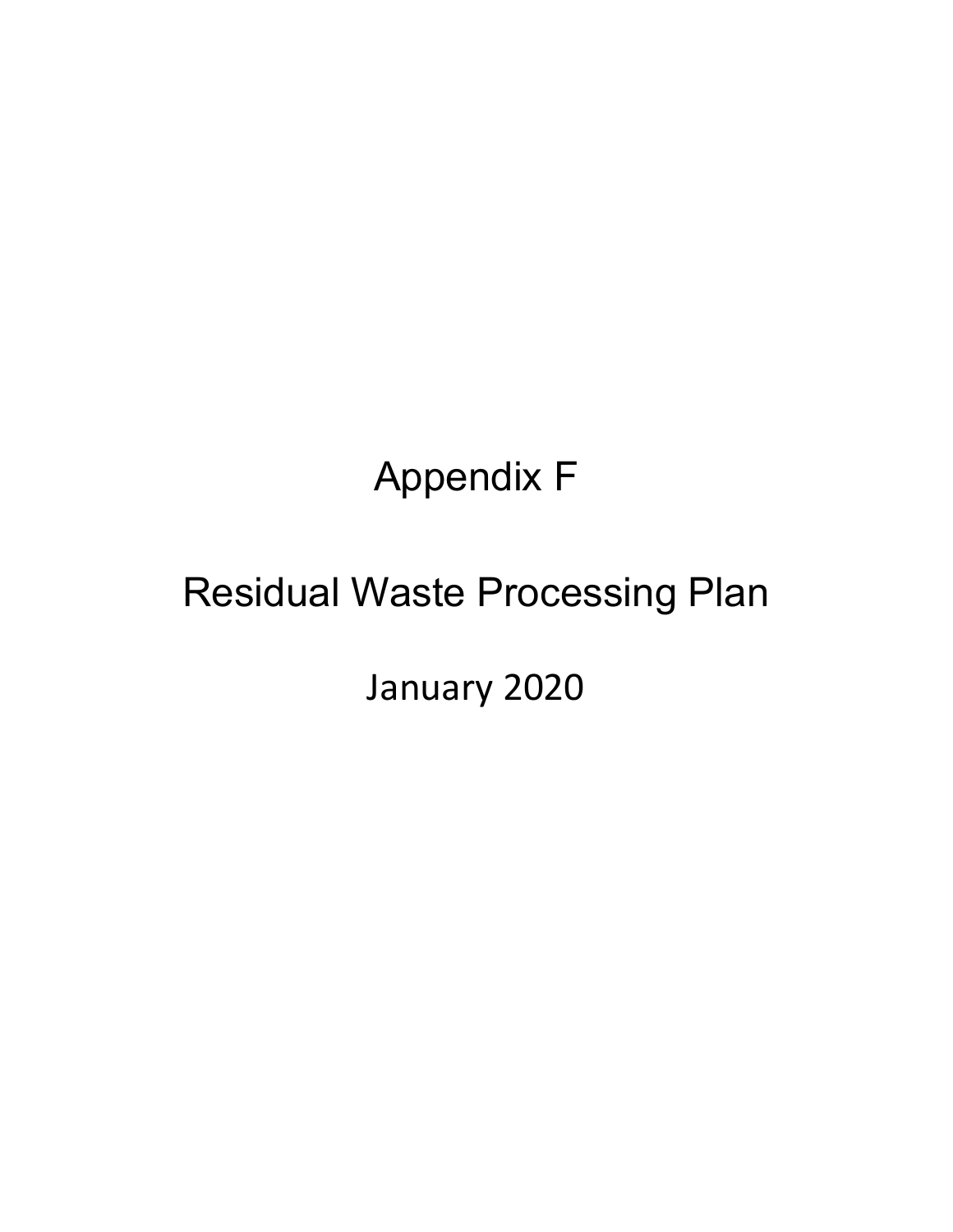## **Table of Contents**

| 1.0 |                                                         |  |
|-----|---------------------------------------------------------|--|
| 1.1 |                                                         |  |
| 1.2 |                                                         |  |
| 1.3 | Summary of Existing Processing and Disposal Capacity  4 |  |
| 1.4 |                                                         |  |
| 1.5 |                                                         |  |
| 1.6 |                                                         |  |
| 2.0 |                                                         |  |
| 2.1 |                                                         |  |
| 2.2 |                                                         |  |
| 2.3 |                                                         |  |
| 3.0 |                                                         |  |
| 3.1 |                                                         |  |
| 3.2 |                                                         |  |
| 3.3 |                                                         |  |
| 3.4 |                                                         |  |
| 4.0 |                                                         |  |
| 4.1 |                                                         |  |
| 4.2 |                                                         |  |
| 4.3 |                                                         |  |
| 4.4 |                                                         |  |
| 5.0 |                                                         |  |
| 5.1 |                                                         |  |
| 5.2 |                                                         |  |
| 5.3 |                                                         |  |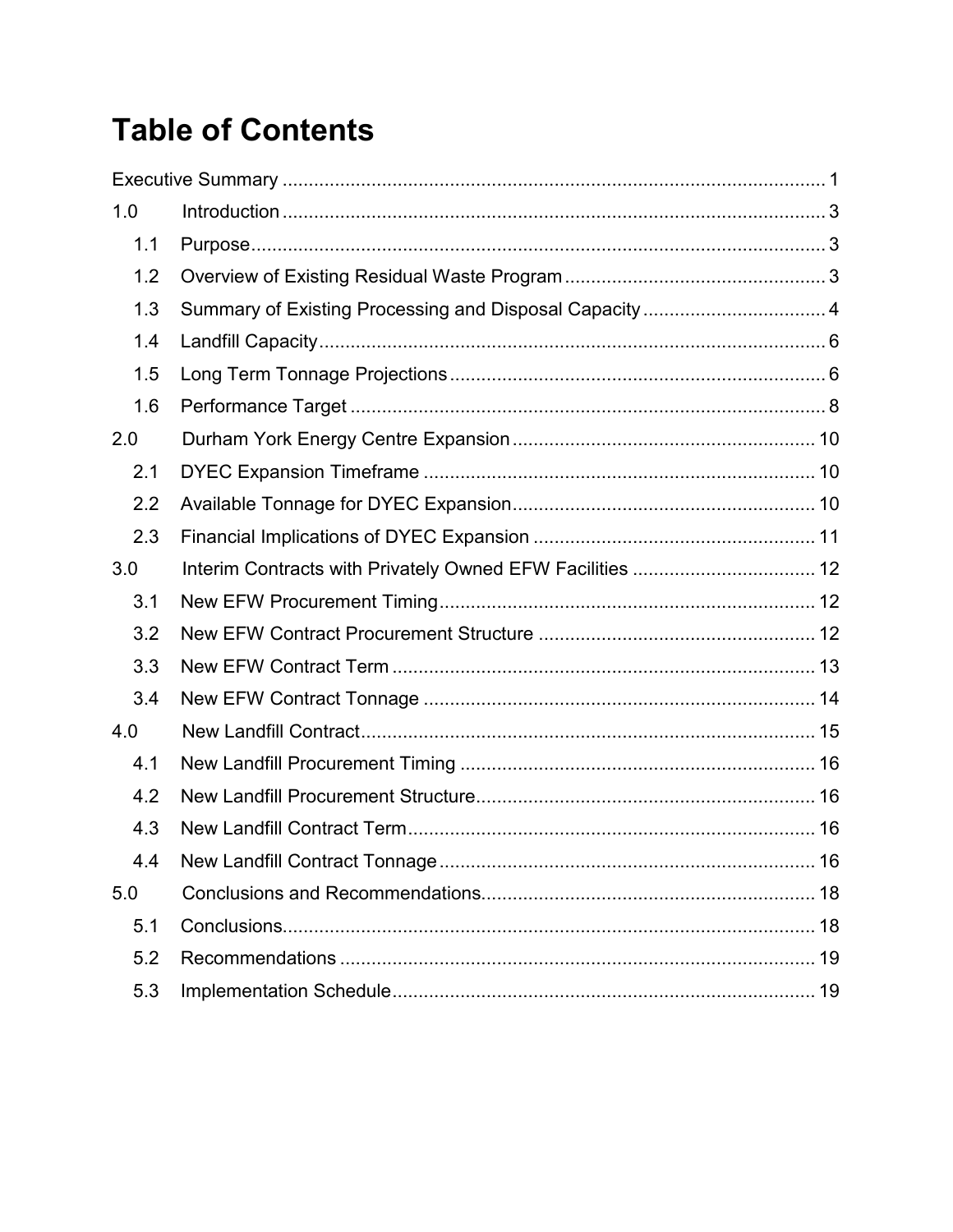### **Figures**

| Figure 6 Combined Durham and York Region Tonnage Available for DYEC Expansion |  |
|-------------------------------------------------------------------------------|--|
|                                                                               |  |

### **Tables**

| Table 1 Summary of York Region 2019 Residual Waste Tonnage by Source  4              |  |
|--------------------------------------------------------------------------------------|--|
| Table 2 Summary of Existing Residual Waste Processing and Disposal Capacity  5       |  |
| Table 3 Potential Impact of Blue Box Transition on Diversion-from-Landfill Metric  8 |  |
| Table 4 Recommended Contract Term and Optional Extensions for New EFW Contract       |  |
|                                                                                      |  |
|                                                                                      |  |
|                                                                                      |  |
|                                                                                      |  |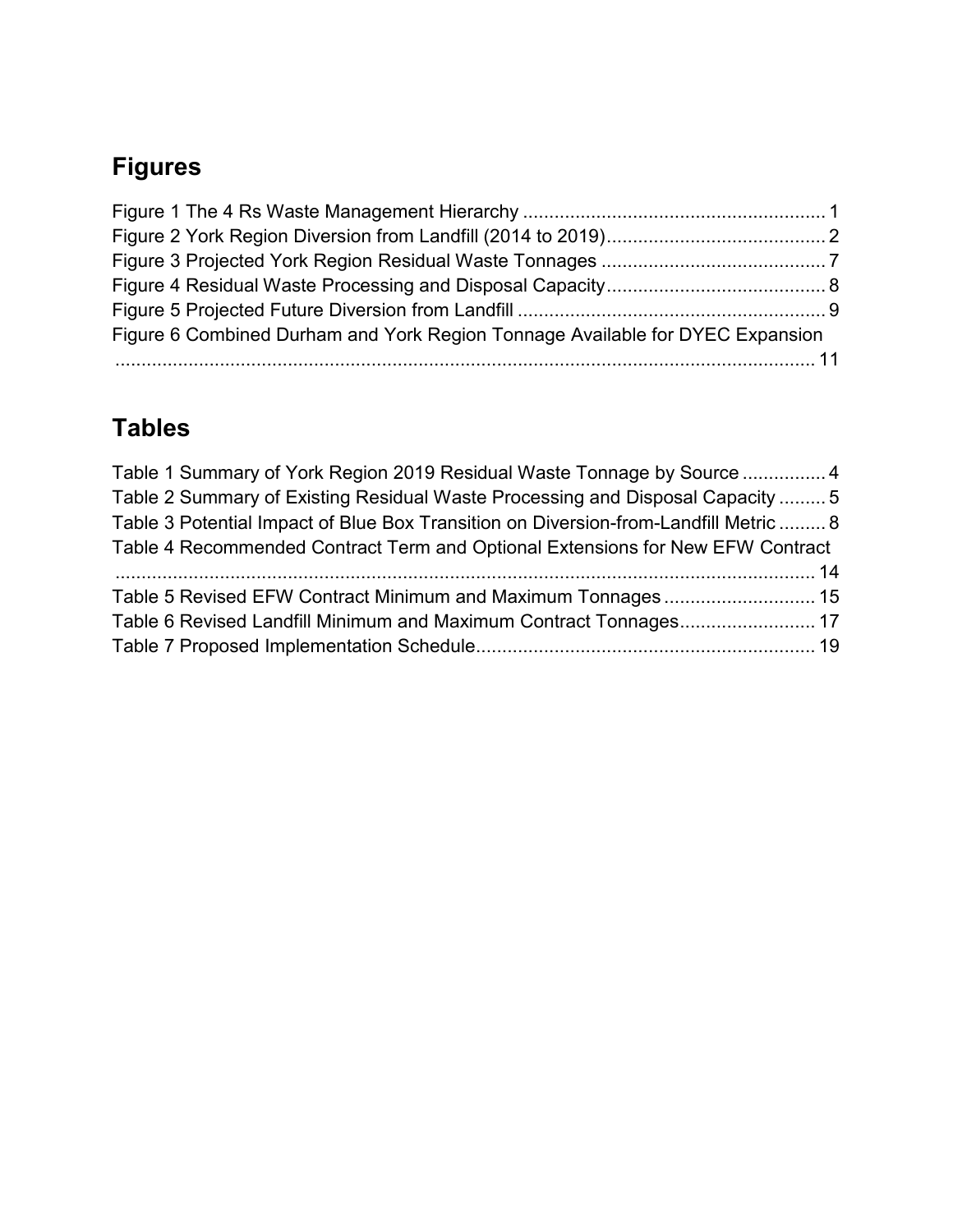### <span id="page-3-0"></span>**Executive Summary**

Through the Regional Official Plan, the Regional Municipality of York (the Region) has established a goal of achieving 90% diversion from landfill by 2016, and to divert 100% of all waste that can feasibly be managed by means other than landfilling by 2020. This goal is to be achieved in accordance with the "4 Rs" waste management hierarchy, which places highest priority on the first three "Rs" (reduction, re-use, and recycling), while making use of the fourth "R", recovery (of energy), only for those materials that cannot be managed by other means. The 4 Rs hierarchy is illustrated in [Figure 1](#page-3-1)



<span id="page-3-1"></span>**Figure 1 The 4 Rs Waste Management Hierarchy**

York Region is a leader in waste diversion, achieving first place in the Large Urban Category of the annual Resource Productivity and Recovery Authority (RPRA) Datacall in every year since 2012. As illustrated in [Figure 2,](#page-4-0) York Region exceeded its goal of reaching 90% diversion from landfill in 2016, and has continued to improve, achieving 94% diversion from landfill in 2018 and 2019.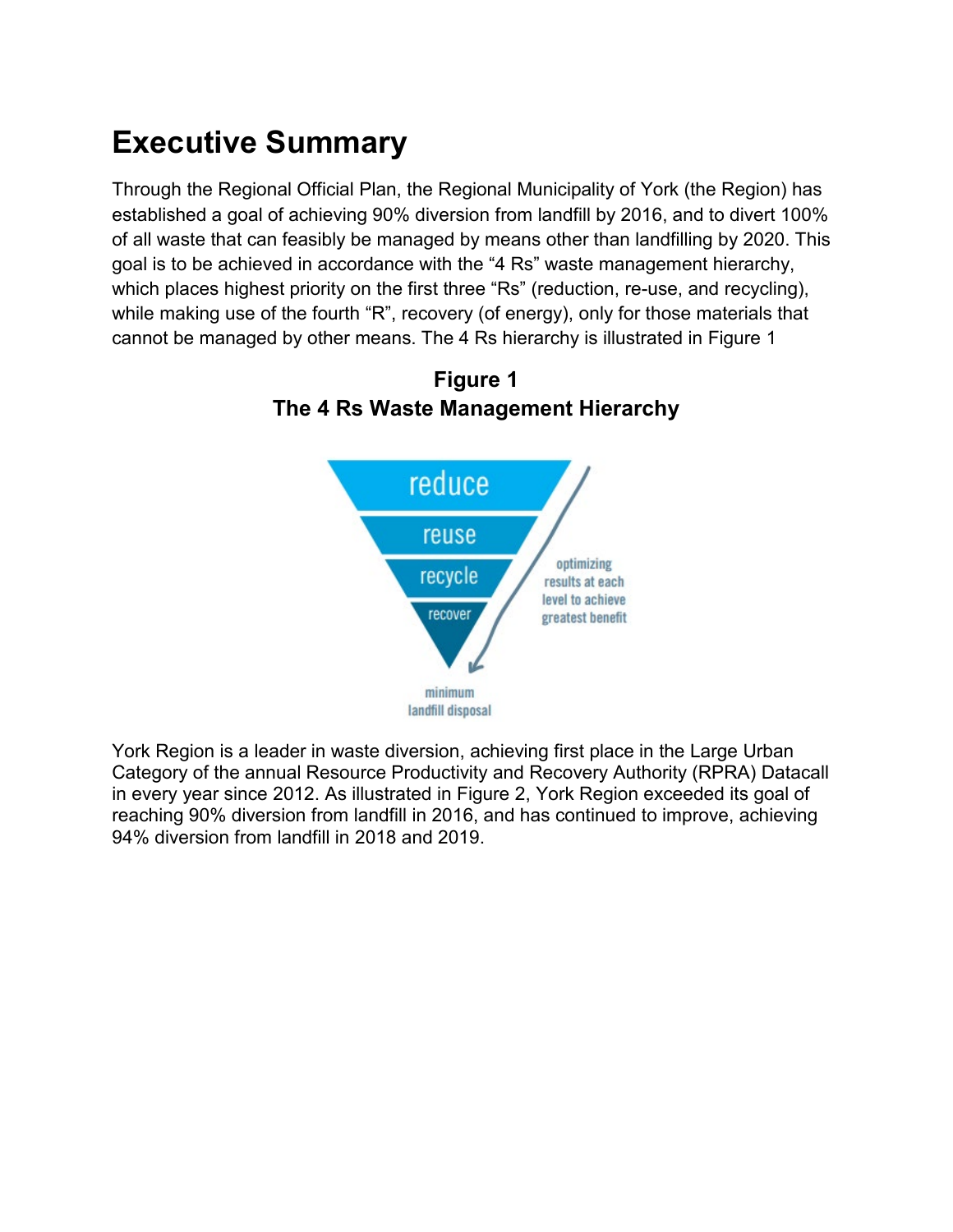**Figure 2 York Region Diversion from Landfill (2014 to 2019)**

<span id="page-4-0"></span>

While reduction, re-use, and recycling are the highest priorities in the waste management hierarchy, energy recovery remains a key contributor to overall diversion from landfill success. In 2019, York Region managed 127,858 tonnes of residual waste at energy-from-waste (EFW) facilities, which accounted for 36% of total tonnes managed by the Region for all waste streams. Therefore, securing stable long-term EFW processing capacity is a critical step toward ensuring that the Region can continue to maximize diversion from landfill and meet its strategic goals.

This *Residual Waste Processing Plan* considers alternative methods of securing long term processing capacity. Based on this analysis, staff recommend that the Region issue an RFP in Q4 2020 to secure up to 120,000 tonnes of annual EFW processing capacity from one or more privately owned facilities from September 23, 2023 through January 2046 to serve as an interim bridge until such time as the Region has enough tonnage to undertake expansion of the Durham York Energy Centre (DYEC). The recommended contract structure includes an initial term of approximately 12 years to align with the first term of the DYEC operating contract. This initial term would be followed by an additional 10 years of optional term extensions of two to three years each to provide the Region with flexibility to set a start date for DYEC expansion.

In addition, staff recommend that an RFP be issued no later than Q1 2021 to secure up to 40,000 tonnes of landfill capacity to manage waste received during EFW facility outages and bulky materials that are not suitable for EFW. The new landfill contract would begin at the end of the Region's existing contract with Walker Environmental Services in June 2025 and extend through January 28, 2046 to coincide with the end date of the EFW contracts.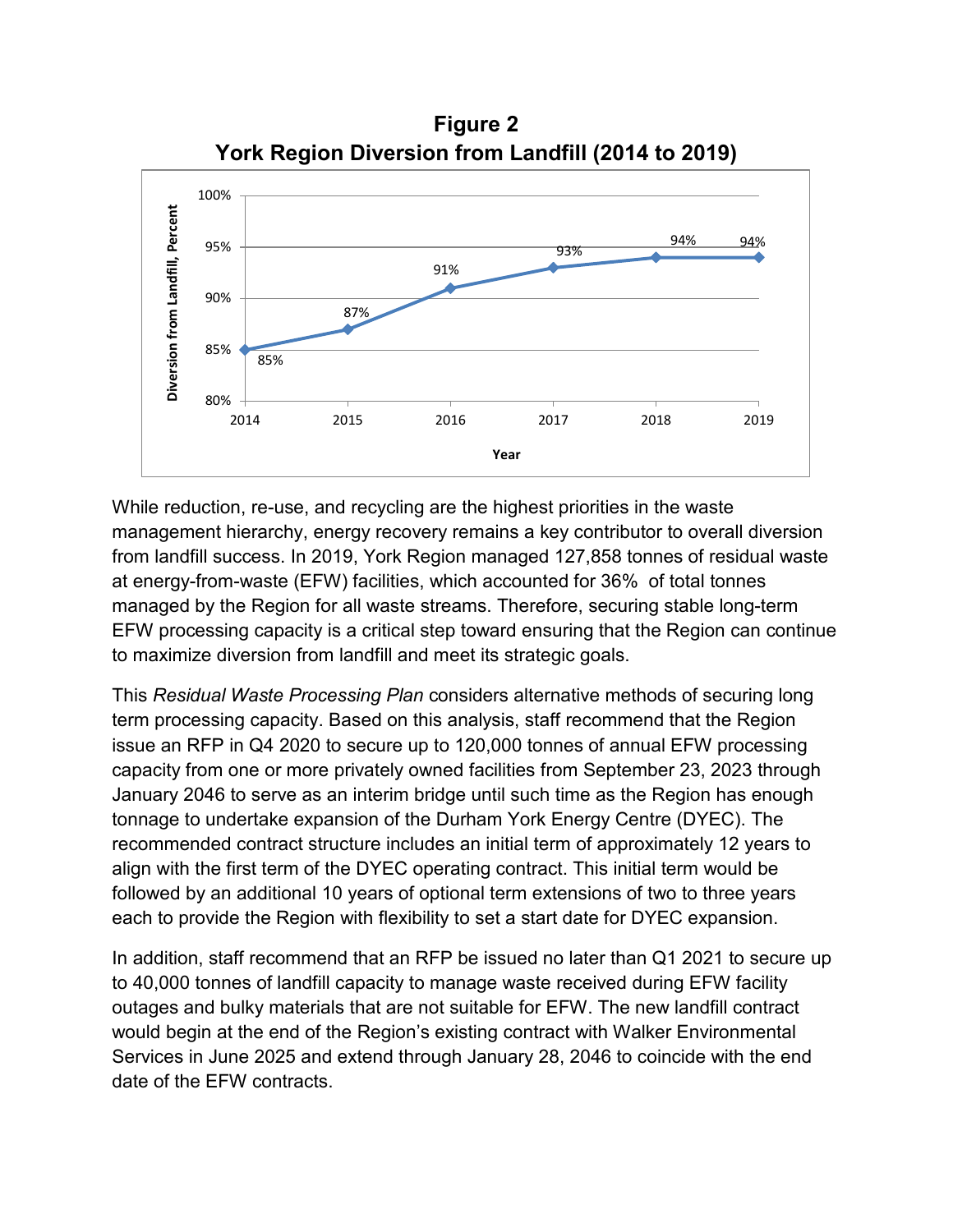## <span id="page-5-0"></span>**1 Introduction**

### <span id="page-5-1"></span>**1.1 Purpose**

This *Residual Waste Processing Plan* (the Processing Plan) considers alternative methods of securing EFW processing capacity to manage non-recyclable residual waste and maximize diversion from landfill in accordance with the SM4RT Living Plan*.* The Processing Plan considers long-term tonnage projections, expiration dates of existing contracts, and alternative processing facility options, and provides a recommended strategy for meeting the Region's processing needs for the next 25 years.

### <span id="page-5-2"></span>**1.2 Overview of Existing Residual Waste Program**

The Region and its local municipalities provide curbside collection, transfer, and processing of residual waste on behalf of their residents. Service delivery follows a twotiered structure, with curbside collection being provided by the local municipalities, and transfer and processing services being provided by the Region.

In addition to curbside waste collection, the Region also accepts residual waste at public drop-off depots including the McCleary Court and Elgin Mills Community Environmental Centres and the Georgina Transfer Station. Residual waste materials collected at public depots typically contain a high percentage of bulky and/or noncombustible material that is not suitable for management at an EFW facility and requires landfill disposal. The third primary source of residual waste managed by the Region is non-recyclable materials that are removed from the blue box stream as residue at the Region's Material Recovery Facility (MRF). [Table 1](#page-6-1) provides a summary of York Region's 2019 residual waste stream by source.

In 2019, the Region needed to dispose of 4,311 tonnes of mixed paper bales from the MRF that could not be recycled due to the absence of end markets. These materials were managed as residual waste through the Region's contracts with Covanta Niagara and Emerald EFW. To address this issue, the Region completed upgrades to its MRF processing equipment in 2019 to improve product quality and secure new markets. As of mid-January 2020, the Region is successfully marketing all its mixed paper. Region is cautiously optimistic that this situation will not recur, and these tonnes are included in [Table 1](#page-6-1) for completeness only.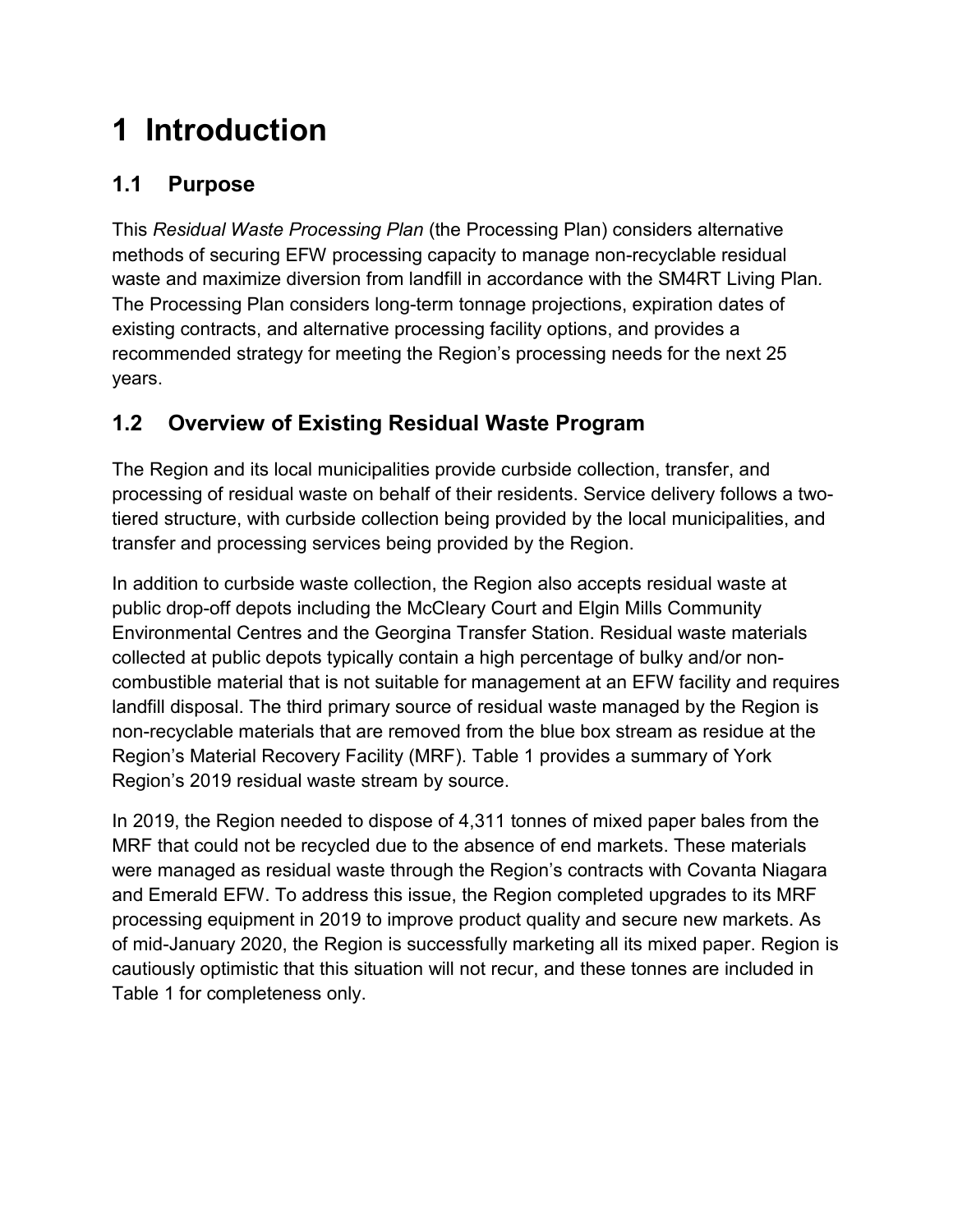<span id="page-6-1"></span>**Table 1 Summary of York Region 2019 Residual Waste Tonnage by Source**

| <b>Source</b>                        | Tonnes<br><b>Collected</b> |
|--------------------------------------|----------------------------|
| <b>Municipal Curbside Collection</b> | 101,853                    |
| <b>Public Drop-Off Depots</b>        | 27,291                     |
| <b>MRF Residue</b>                   | 18,055                     |
| <b>Blue Box Managed Through EFW</b>  | 4,311                      |
| Total                                | 151,510                    |

With the coming transition to full producer responsibility for the blue box program under the *Resource Recovery and Circular Economy Act*, the Region will no longer be responsible for this program as early as 2023. If the blue-box-related tonnage is removed from [Table 1,](#page-6-1) the Region's 2019 residual waste tonnage would be reduced by 22,366 tonnes. This reduction in residual waste tonnage managed by the Region after transition to full producer responsibility should be taken into account when securing processing capacity.

### <span id="page-6-0"></span>**1.3 Summary of Existing Processing and Disposal Capacity**

The Region currently manages residual waste at the Durham York Energy Centre (DYEC), an EFW facility that it co-owns with Durham Region, and through contracts with privately-owned EFW facilities and landfills as summarized in [Table 2.](#page-7-0) The DYEC is permitted to processes up to 140,000 tonnes of residual waste per year with 30,000 tonnes of annual capacity owned by York Region and 110,000 tonnes owned by Durham Region.

At full capacity, the facility exports approximately 14 MW of electricity to the provincial grid, enough to power 10,000 homes, while recovering recyclable metals from the ash. The Regions are currently applying to amend the facility's approvals to allow for processing of up to 160,000 tonnes per year using the existing infrastructure. While this proposed permit amendment will provide an opportunity to process additional tonnes when feasible, the guaranteed minimum annual processing rate will remain at 140,000 tonnes per year.

As shown in [Table 2,](#page-7-0) all of the Region's contracts with private EFW and landfill facilities expire between 2020 and 2028. As further discussed in Section [1.5,](#page-8-1) this creates an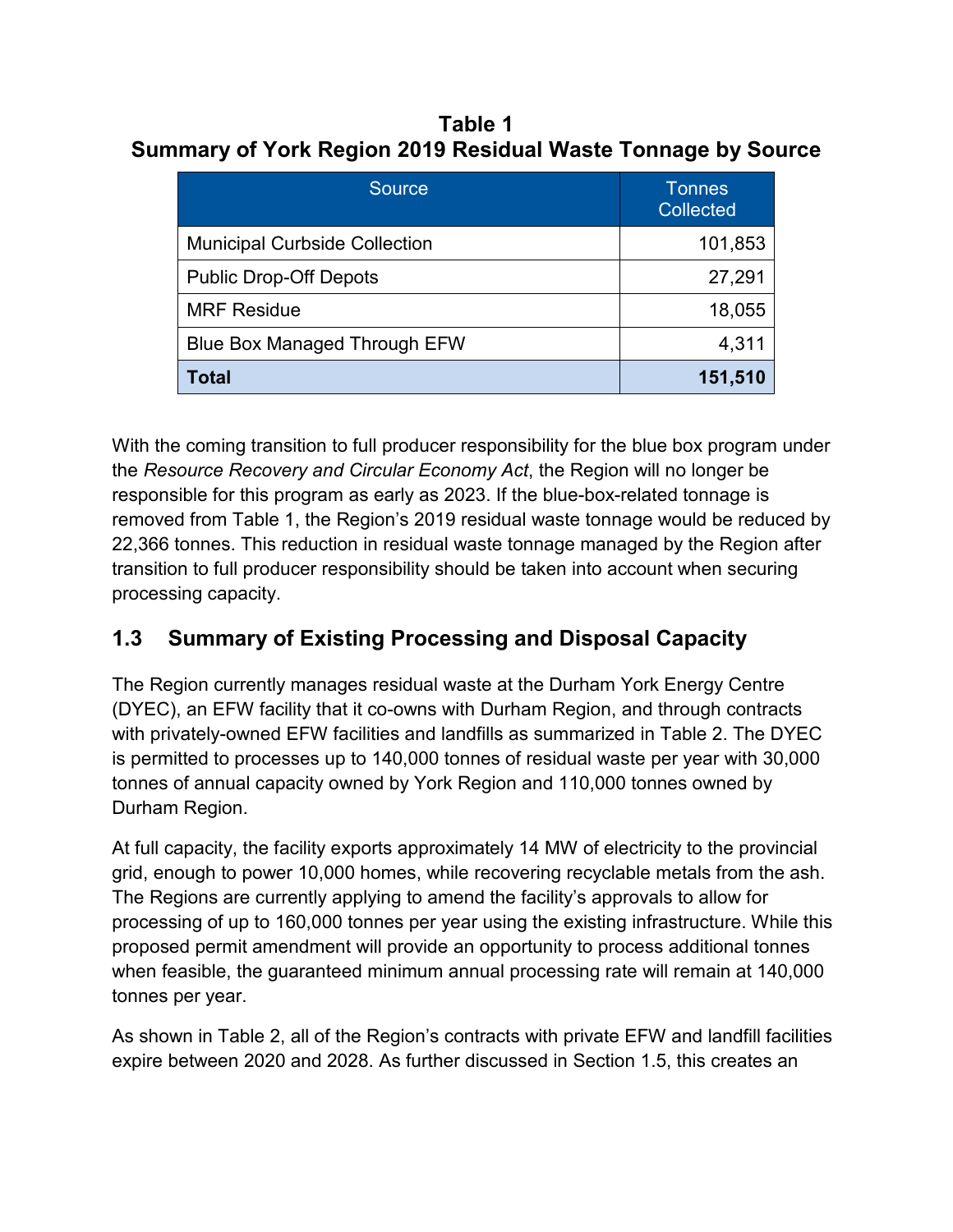immediate need to secure additional capacity to ensure continued sustainable management of residual waste.

#### <span id="page-7-0"></span>**Table 2 Summary of Existing Residual Waste Processing and Disposal Capacity**

| <b>Pupuvit,</b>                           |                                                                  |                                |                       |         |                                          |                                              |
|-------------------------------------------|------------------------------------------------------------------|--------------------------------|-----------------------|---------|------------------------------------------|----------------------------------------------|
| <b>Facility</b>                           | <b>Facility</b><br>Location<br>& Travel<br>Distance <sup>1</sup> | <b>Facility</b><br><b>Type</b> | <b>Annual Tonnage</b> |         | <b>Current</b>                           | <b>Extension</b>                             |
|                                           |                                                                  |                                | Min.                  | Max.    | <b>Term</b><br><b>Expiry</b><br>Date $3$ | <b>Term</b><br><b>Expiry</b><br><b>Dates</b> |
| Durham York<br>Energy Centre <sup>2</sup> | Courtice<br>(74 km)                                              | <b>EFW</b>                     | 30,000                | 30,000  | Jan. 2036                                | Jan.<br>2041,<br>Jan. 2046                   |
| Covanta<br>Niagara                        | Niagara<br>Falls, NY<br>$(176 \text{ km})$                       | <b>EFW</b>                     | 55,000                | 70,000  | Sept.<br>2023                            | N/A                                          |
| <b>Emerald EFW</b>                        | <b>Brampton</b><br>(49 km)                                       | <b>EFW</b>                     | 27,000                | 33,000  | Sept.<br>2023                            | Sept.<br>2028                                |
| <b>EFW Subtotal</b>                       |                                                                  |                                | 112,000               | 133,000 |                                          |                                              |
| Walker<br>Environmental                   | Niagara<br>Falls, ON<br>(160 km)                                 | Landfill                       | 20,000                | 50,000  | Jun. 2025                                | N/A                                          |
| <b>Twin Creeks</b>                        | Watford<br>$(276 \text{ km})$                                    | Landfill                       | $\mathbf 0$           | 20,000  | Dec.<br>2020                             | N/A                                          |
| Green Lane <sup>3</sup>                   | London<br>(229 km)                                               | Landfill                       | $\overline{0}$        | 78,000  | Dec.<br>2022                             | N/A                                          |
| Landfill<br><b>Subtotal</b>               |                                                                  |                                | 20,000                | 148,000 |                                          |                                              |
| <b>Grand Total</b>                        |                                                                  |                                | 132,000               | 281,000 |                                          |                                              |

1. Average one-way travel distance from transfer stations to processing facility.

2. DYEC tonnages include York Region's share only and exclude additional unguaranteed tonnage to be obtained through proposed amendment to increase maximum annual processing rate to 160,000 tonnes per year.

3. Through agreement with Toronto, the Region's 25,000 tonne minimum commitment has been waived subject to the understanding that the Region will only use the facility as a destination for mixed broken glass or as an emergency overflow destination for residual waste.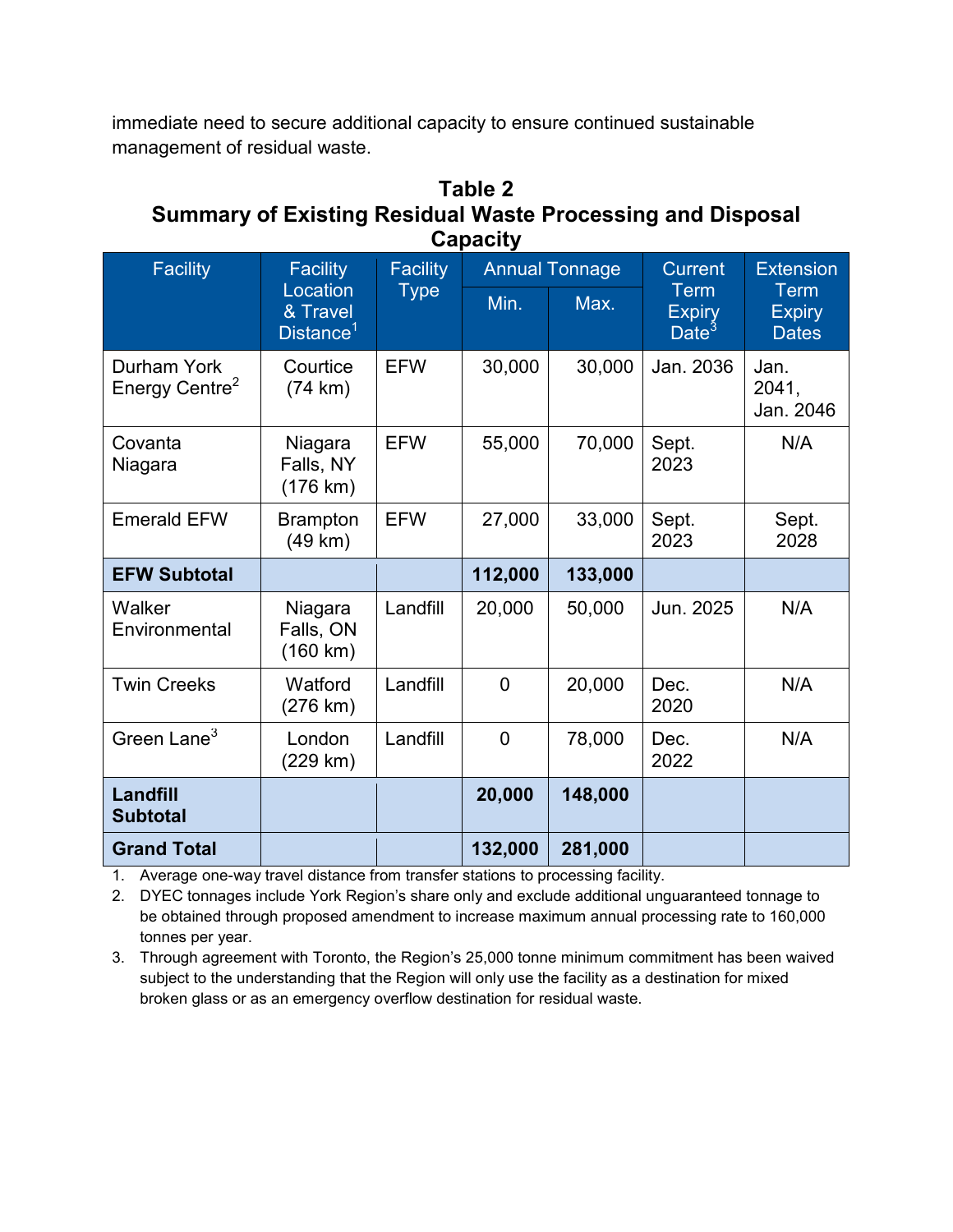#### <span id="page-8-0"></span>**1.4 Landfill Capacity**

Although the 4 Rs Waste Management Hierarchy prioritizes energy recovery over landfill disposal, residual waste received at the Region's public drop-off depots contains a high proportion of bulky or non-combustible wastes not suitable for processing at EFW facilities. Further, EFW facilities are complex mechanical systems that require regular maintenance outages, and they also have limited ability to increase their processing rate to respond to periods of peak demand, such as maintenance outages at other facilities. As a result of all these factors, it is necessary for the Region to maintain and use some landfill disposal capacity for managing non-processable materials and for contingency disposal during maintenance outages and seasonal peaks. Based on the Region's operating experience, landfill disposal requirements typically range from 15 to 20% of total annual residual waste tonnage, and it is recommended that the Region procure sufficient disposal capacity to allow for contingency disposal of additional waste if necessary. The actual amount of landfill disposal required will vary from year to year based primarily on the number and duration of planned and unplanned maintenance outages at EFW facilities, and to a lesser extent on the evolving composition of the Region's waste streams. The Region makes every effort to minimize landfill disposal by shifting tonnage between processing facilities during maintenance outages when possible.

The Region currently recovers mixed broken glass from the blue box program at its material recovery facility. Pieces of glass larger than 9 mm (3/8 inch) are sent to the NexCycle facility in Guelph, where they are refined into cullet and sold to end markets for use in new products. Fine pieces of glass less than 9 mm in size are a lower-value product that is currently sent to Green Lane Landfill, where it is mixed with gravel and used as a construction material for building temporary roads. In 2019, the Region sent 6,400 tonnes of fine glass to Green Lane for use in roadbuilding. It is anticipated that the Region will continue to require some landfill capacity to receive mixed broken glass until responsibility for the blue box program transitions to the producers under the *Resource Recovery and Circular Economy Act* in the 2023 to 2025 timeframe.

### <span id="page-8-1"></span>**1.5 Long Term Tonnage Projections**

York Region's Fiscal Planning Unit has prepared long term waste tonnage projections for inclusion in the SM4RT Living Plan 5-Year Update. The analysis included annual tonnage estimates under a lower bound scenario, a median scenario, and an upper bound scenario through 2050 for use in this Processing Plan. Confidence in the latter year projections (2031 – 2050) is reduced due to uncertainty associated with these very long timeframes. Projections for residual waste tonnes and total waste generation are shown in [Figure 3.](#page-9-0) Residual waste projections are based on inbound tonnage from the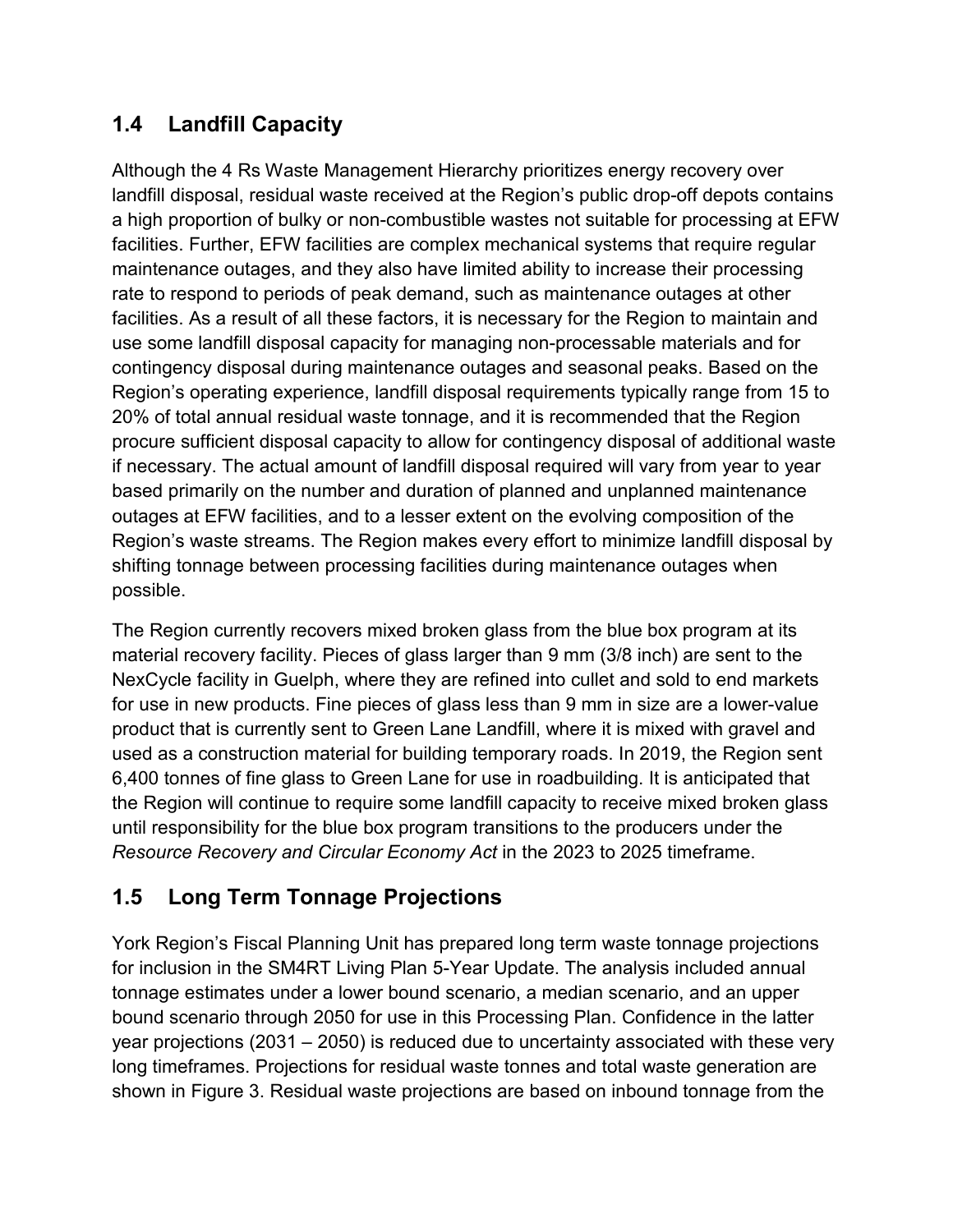curbside collection program and public depots and do not include MRF residue. As noted previously, it is anticipated that the Region will not be responsible for management of MRF residue after the blue box program transitions to full producer responsibility in the next five years.



<span id="page-9-0"></span>**Figure 3 Projected York Region Residual Waste Tonnages**

As noted in Section [1.3,](#page-6-0) all of the Region's current contracts for processing and disposal of residual waste at privately owned facilities expire between 2020 and 2028. As illustrated in [Figure 4,](#page-10-1) the total amount of contracted processing and disposal capacity will drop below projected inbound tonnage after 2023 with the expiration of the Covanta Niagara contract, resulting in a capacity deficit. This capacity deficit continues to grow in 2025 with expiration of the Walker Environmental contract, and in 2028 with the expiration of the Emerald EFW contract. Additional contract capacity is required to ensure continued sustainable management of residual waste beyond 2023.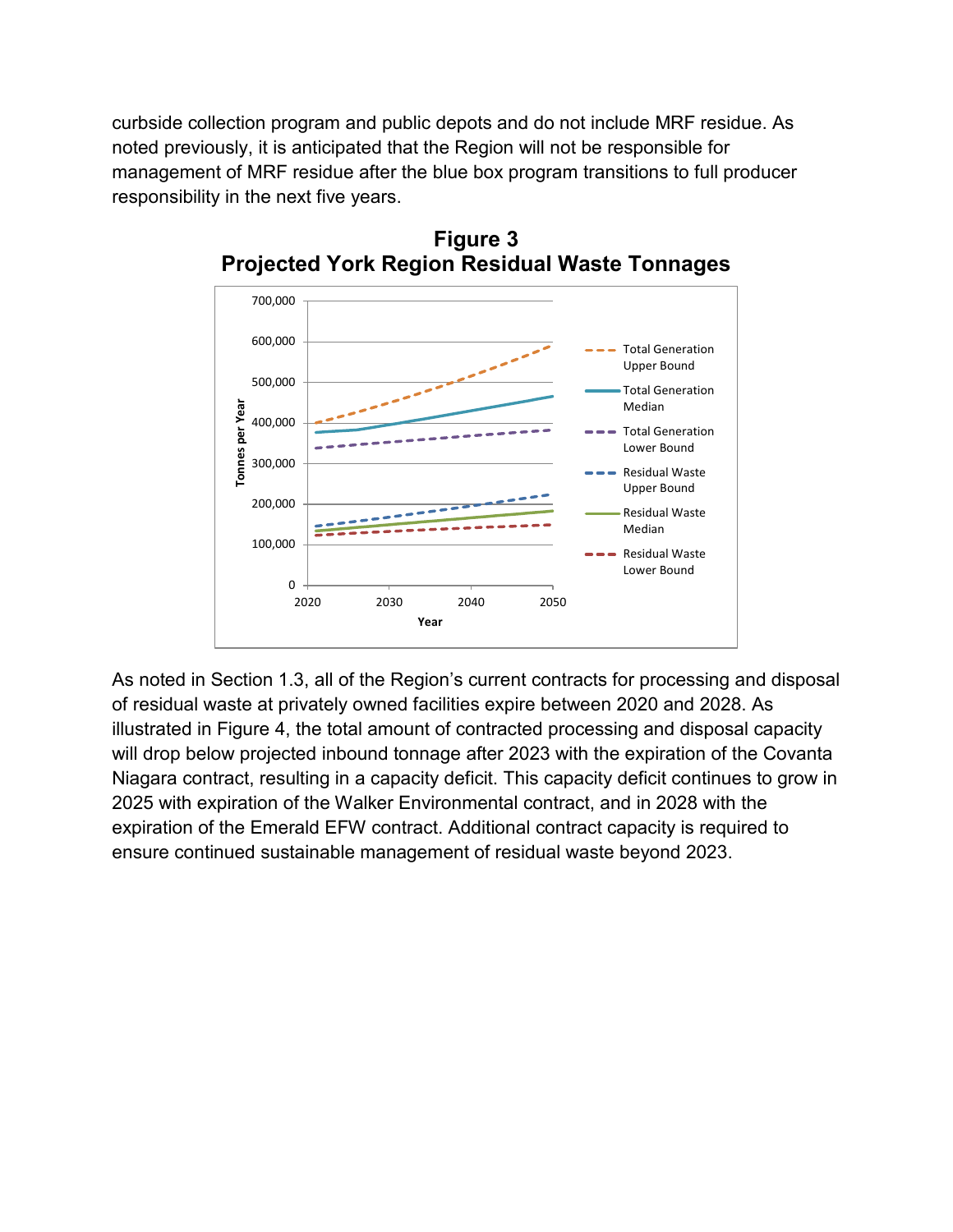<span id="page-10-1"></span>

#### <span id="page-10-0"></span>**1.6 Performance Target**

The Region exceeded its goal of reaching 90% diversion from landfill in 2016, and has continued to improve, reaching 94% diversion from landfill in 2018 and 2019. Transitioning the blue box program to full producer responsibility will have an impact on this performance metric. In 2019, the blue box program accounted for 22% of total tonnes managed. After the blue box stream transitions to full producer responsibility residual waste will make up a larger percentage of the total tonnes managed by the Region impacting the diversion from landfill metric. For example, if the blue box program had been removed from Regional management in 2019, then the Region's diversion from landfill result would have decreased by two percentage points from 94% to 92% as illustrated in [Table 3](#page-10-2)

<span id="page-10-2"></span>**Table 3 Potential Impact of Blue Box Transition on Diversion-from-Landfill Metric**

| <b>Source</b>         | 2019 Actual<br><b>Tonnes (Blue Box</b><br>Included) | 2019 Tonnes with<br><b>Blue Box</b><br><b>Excluded</b> |  |
|-----------------------|-----------------------------------------------------|--------------------------------------------------------|--|
| <b>Residual Waste</b> | 129,144                                             | 129,144                                                |  |
| Organics              | 100,874                                             | 100,874                                                |  |
| <b>Blue Box</b>       | 78,243                                              |                                                        |  |
| Leaf and Yard Waste   | 42,814                                              | 42,814                                                 |  |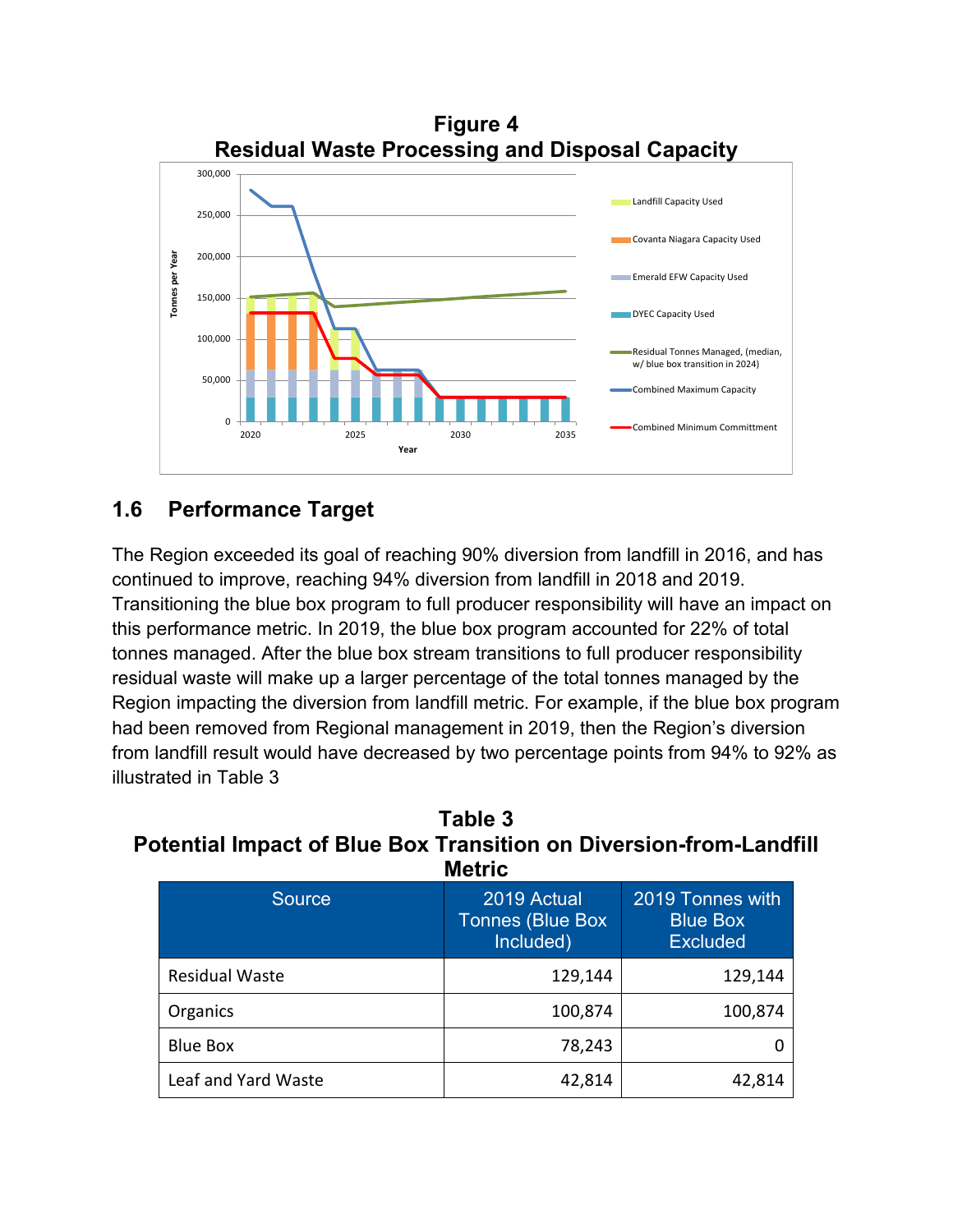| <b>Other Diversion - Depots</b>   | 2,659   | 2,659   |
|-----------------------------------|---------|---------|
| Household Hazardous Waste         | 1,297   | 1,297   |
| Electronics                       | 1,117   | 1,117   |
| <b>Total Tonnes Managed</b>       | 356,148 | 277,905 |
| <b>Tonnes Managed by Landfill</b> | 22,900  | 22,900  |
| <b>Diversion from Landfill</b>    | 94%     | 97%     |

Achieving 94% diversion from landfill is nearing the limit of what is possible prior to blue box transition given the ongoing need to manage bulky wastes and provide contingency landfill disposal during maintenance outages. It is expected that the level of diversion from landfill will vary in future years depending on the amount of EFW maintenance that occurs in a given year or other factors such as fluctuations in total tonnes managed caused by highly variable leaf and yard waste tonnages. However, as illustrated in [Figure 5,](#page-11-0) it is expected that the Region will continue to achieve between 90% and 94% diversion from landfill after blue box program transition provided that landfilled tonnage remains between 15% and 20% of the total residual waste stream in any given year.

<span id="page-11-0"></span>

**Figure 5 Projected Future Diversion from Landfill**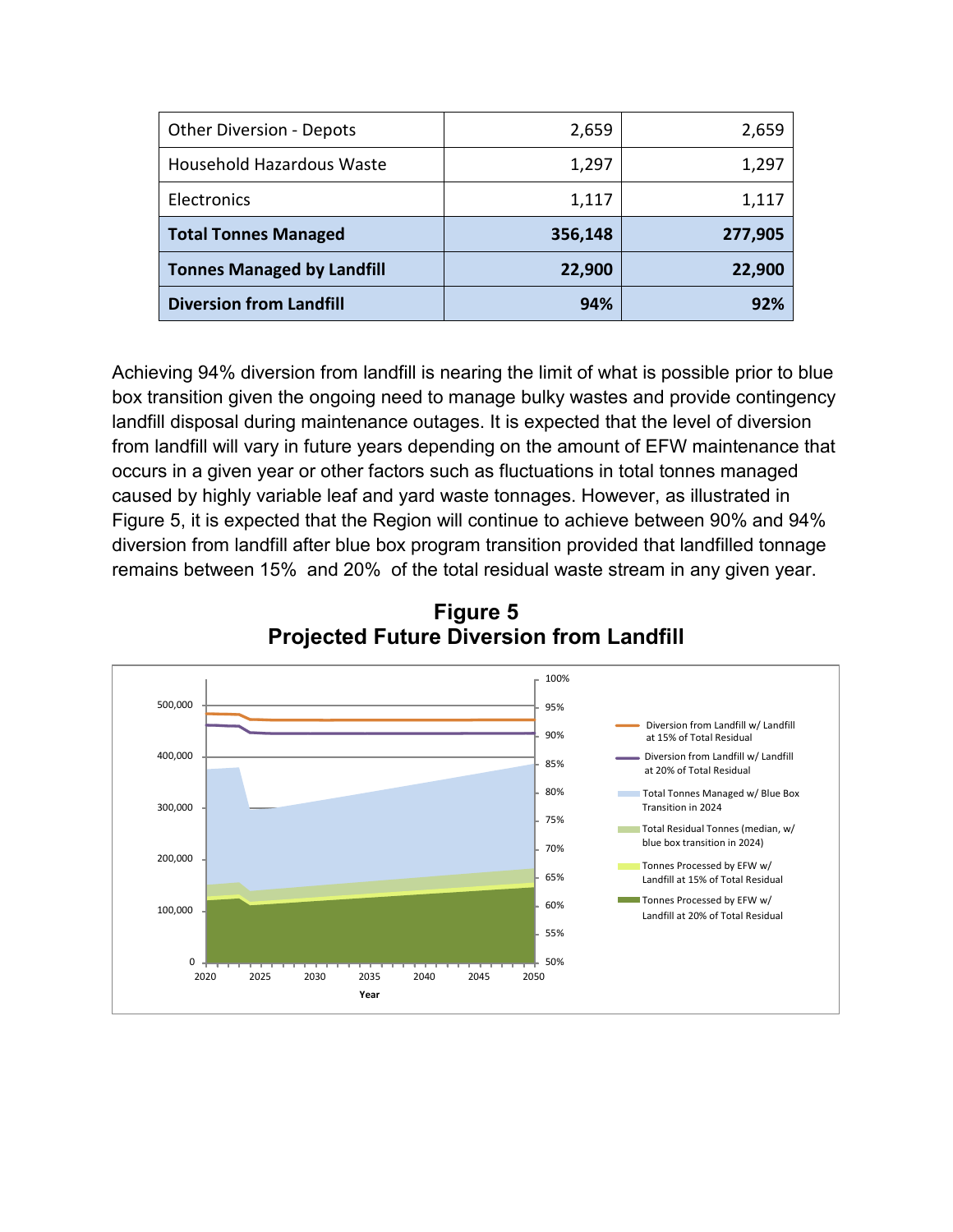## <span id="page-12-0"></span>**2.0 Durham York Energy Centre Expansion**

There are two primary options for providing the required additional EFW processing capacity to maximize diversion from landfill after the current processing contracts expire: expansion of the Durham York Energy Centre, and securing capacity through contracts with one or more privately owned facilities. DYEC expansion is considered in this section, and contracts with private facilities are discussed in the section that follows.

### <span id="page-12-1"></span>**2.1 DYEC Expansion Timeframe**

DYEC expansion is expected to be a lengthy process requiring approvals under the Environmental Assessment Act and the Environmental Protection Act. The estimated time required could range from 8 to 12 years for approvals and permits, design, construction and commissioning. Additional EFW capacity will be required in less than four years when the Region's contract with Covanta Niagara expires in September 2023. The Region will need to secure additional contract capacity to serve as an interim bridge until DYEC expansion can be implemented.

### <span id="page-12-2"></span>**2.2 Available Tonnage for DYEC Expansion**

In accordance with the Project Agreement, the DYEC was designed to be readily expandable to 250,000 to 270,000 tonnes of annual processing capacity. This incremental increase of 110,000 to 130,000 tonnes per year from the base 140,000 tonne annual processing capacity would be achieved through construction of a third stoker-grate, boiler, and air pollution control train. A second turbine-generator unit and air cooled condenser unit would also be required to service the new boiler train. This proposed expansion is considered to be the minimum size increment required to achieve reasonable economies of scale on the expansion capital.

Durham Region is planning to build a mixed waste processing plant to recover additional recyclable materials and organics from their residual waste stream. This processing plant is expected to be operational by 2025. This project is forecasted to reduce Durham Region's residual waste volumes by approximately 25 to 30 percent.

In 2019, Durham Region and York Region managed a combined 272,580 tonnes of residual waste. However, projected residual waste tonnages are not expected to reach levels required to support expanded DYEC facility operations until the 2035 to 2040 timeframe, as illustrated in [Figure 6.](#page-13-1) Reasons for this projected shortfall include:

- Loss of MRF residue during blue box transition (2024)
- Commencement of operations at Durham Region's mixed waste processing plant (2025)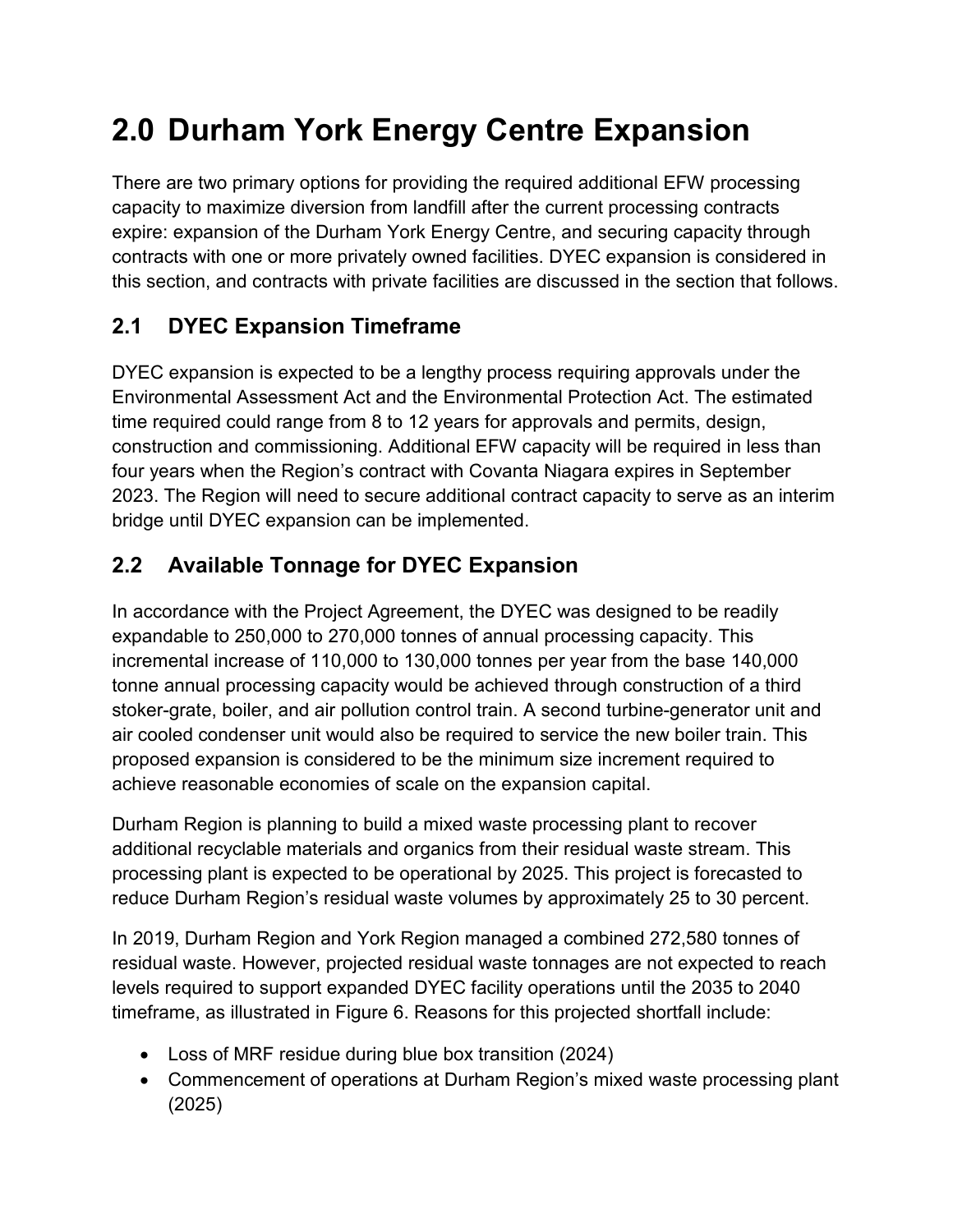• Ongoing landfill disposal of non-processable waste and waste received during maintenance outages.

<span id="page-13-1"></span>



To provide the needed processing capacity in the interim period between expiration of the Covanta Niagara contract in 2023 and the 2035 to 2040 timeframe when sufficient tonnage is available to support DYEC expansion, it is recommended that the Region procure additional processing capacity at one or more privately owned EFW facilities.

### <span id="page-13-0"></span>**2.3 Financial Implications of DYEC Expansion**

York Region's unit operating costs for transportation and processing at the DYEC, Covanta Niagara, and Emerald EFW currently range from \$75 to \$80 per tonne. Continuing to use third party EFW contracts rather than expanding the DYEC is not expected to have a significant impact on the Region's annual operating budget. The per tonne gate fees paid to Covanta Niagara and Emerald EFW include the contractor's operation and maintenance cost, overhead, profit, and long-term capital debt retirement.

Based on preliminary estimates from engineering consultants, the Region is currently carrying \$190,000,000 in the long term capital plan in 2035 and 2036 for DYEC expansion. The 2035-2036 timing proposed in the capital budget aligns well with the projected timeframe when sufficient tonnage will be available to support DYEC expansion.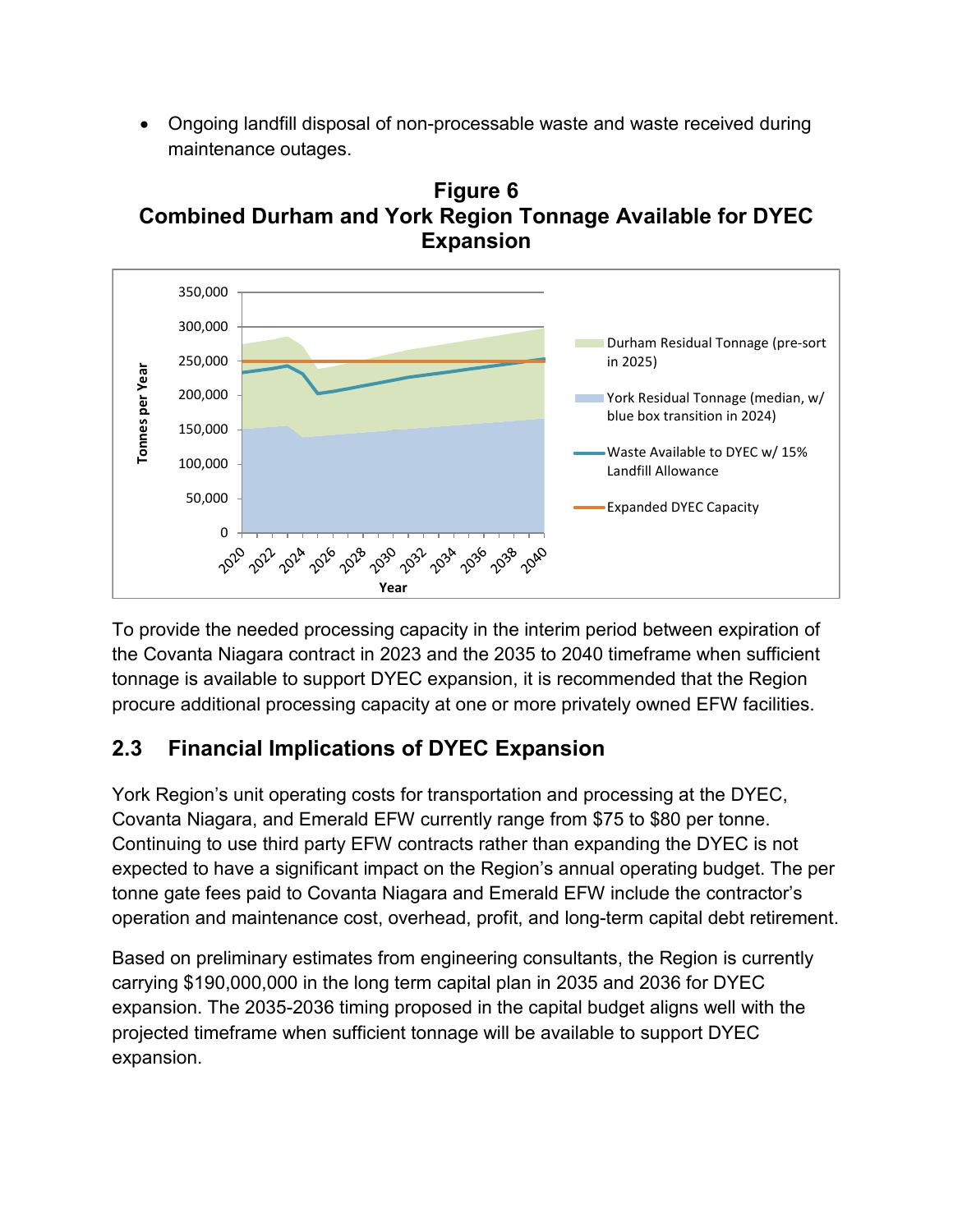## <span id="page-14-0"></span>**3.0 Interim Contracts with Privately Owned EFW Facilities**

Durham and York Region's combined residual waste tonnages are not projected to be sufficient to support DYEC expansion until the 2035 to 2040 timeframe. Consequently, the Region will need to secure EFW capacity from privately owned facilities to allow the Region to continue to maximize diversion from landfill beyond the expiration of the Covanta Niagara contract in September 2023. Various aspects of the proposed procurement strategy are discussed in the sections that follow.

### <span id="page-14-1"></span>**3.1 New EFW Procurement Timing**

Although the Region's existing contract with Covanta Niagara does not expire until September 2023, it is recommended that procurement of a replacement contract occur by Q4 2020. Issuing the procurement early provides prospective bidders with time to construct new capacity if needed, or to free existing capacity that is currently contracted to other clients.

### <span id="page-14-2"></span>**3.2 New EFW Contract Procurement Structure**

Although it is possible that the Region could receive bids from other facilities, the Covanta Niagara facility in Niagara Falls New York and the Emerald EFW facility in Brampton are the only existing merchant EFW facilities in the immediate area, and both are already under contract with the Region. It is likely that these facilities will be the only bidders.

Since both facilities are currently operating near full capacity, it is also possible that neither facility will be able to supply all of the capacity required to meet the Region's needs. To address this issue, the procurement should be structured as an RFP, with flexibility for Council to award part of the tonnage to multiple facilities if necessary. Bidders could be asked to submit a price and a maximum annual tonnage based on availability. The Region would award tonnage to any bidder up to the maximum quantity specified in their bid, subject to the requirement that the Region would also commit to a minimum annual tonnage not less than a specified percentage of the tonnage awarded. The Region would commit this tonnage to the facility for the entire period specified in the RFP. Structuring the procurement as an RFP also allows the Region to consider non-price factors such as greenhouse gas and other emissions, currency exchange, and border risks. Given the impact of facility location on transportation costs and emissions, the RFP will include both processing and transportation so all facilities are compared on an equal basis.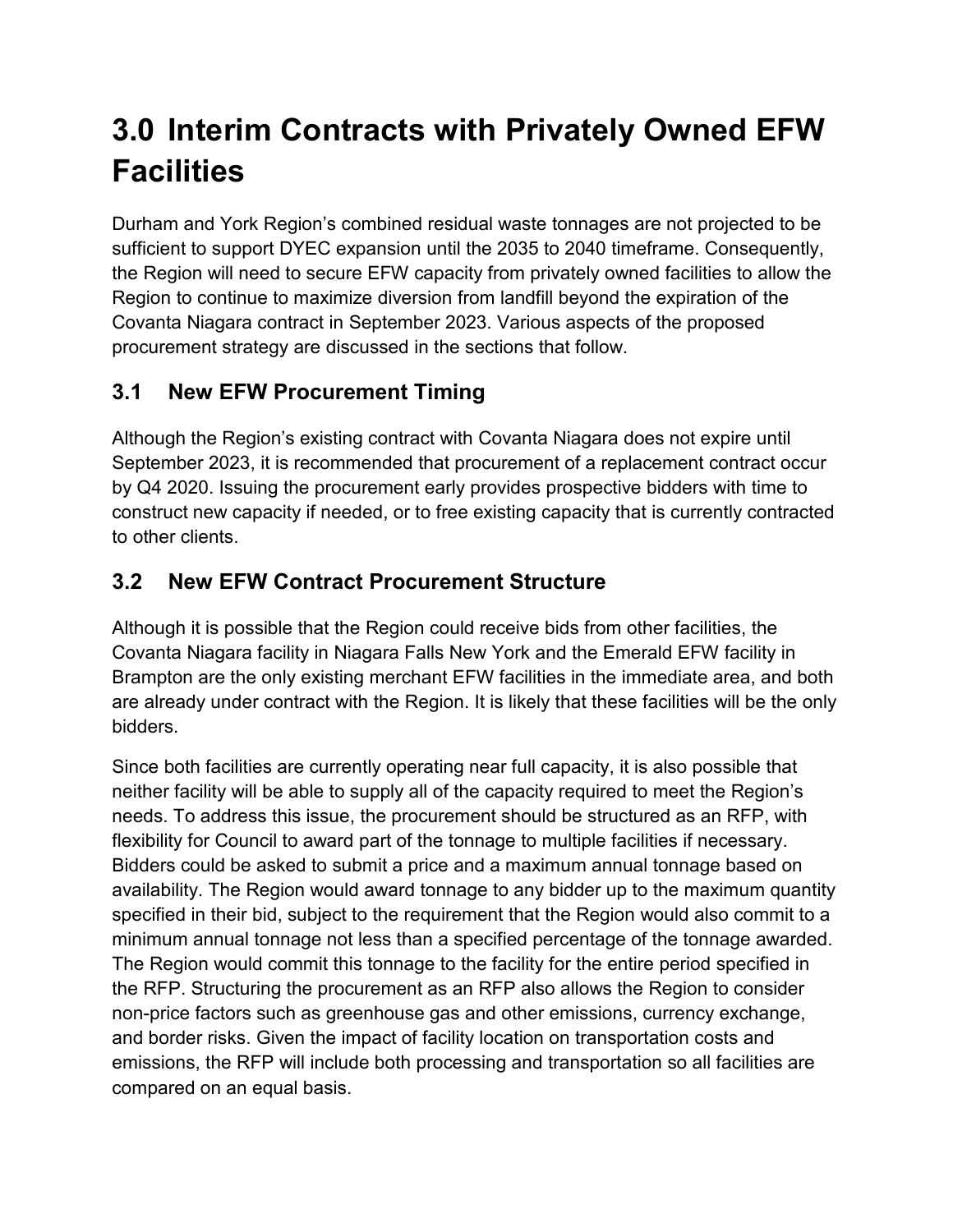The current term of the Emerald EFW contract will expire at the same time as the Covanta Niagara contract in September 2023. Unlike the Covanta Niagara contract, the Emerald EFW contract has an option to extend for an additional 5-year term to September 2028 under the existing terms and conditions at the Region's sole discretion. The procurement approach outlined above would allow the Region to wait until after the procurement closes to decide whether to exercise the option to extend the existing Emerald EFW contract, and base that decision on pricing received from all bidders in the RFP.

### <span id="page-15-0"></span>**3.3 New EFW Contract Term**

As highlighted in the Ontario Waste Management Association's *State of Waste In Ontario: Landfill Report, December 2018*, landfill capacity in Ontario is filling rapidly, and could be entirely depleted in as little as 8 to 12 years if new capacity is not added. It is anticipated that the diminishing supply of disposal capacity will result in significant pressure on all forms of waste disposal, including EFW. To make the Region's RFP attractive to bidders, the initial guaranteed contract term should be made as long as possible.

It is recommended that the initial term of the contract or contracts issued under the RFP commence on September 23, 2023 following expiration of the Covanta Niagara contract and expire on January 28, 2036 to coincide with the end of the initial 20-year term of the DYEC operations contract. This results in a guaranteed initial term of just over 12 years. In addition to coinciding with the end of the initial DYEC operating term, this end date aligns with the projected timeframe for DYEC expansion.

The DYEC Project Agreement does not specify a price or timing for facility expansion. Since facility expansion will require an amendment to the Project Agreement, the timing can be set by the Regions through negotiations, and does not necessarily need to coincide with the optional term extensions in the existing agreement.

The RFP will provide a series of short term optional extensions after the initial 12-year term to provide the Regions with flexibility in setting a start date. One of these short term extensions will coincide with the end of the first DYEC optional term extension in January 2041. The remaining RFP option terms will be spread over the 10-year period from January 2036 to January 2046 at intervals of 2 to 3 years. The recommended dates for the initial term and optional term extensions are summarized in [Table 4.](#page-16-1)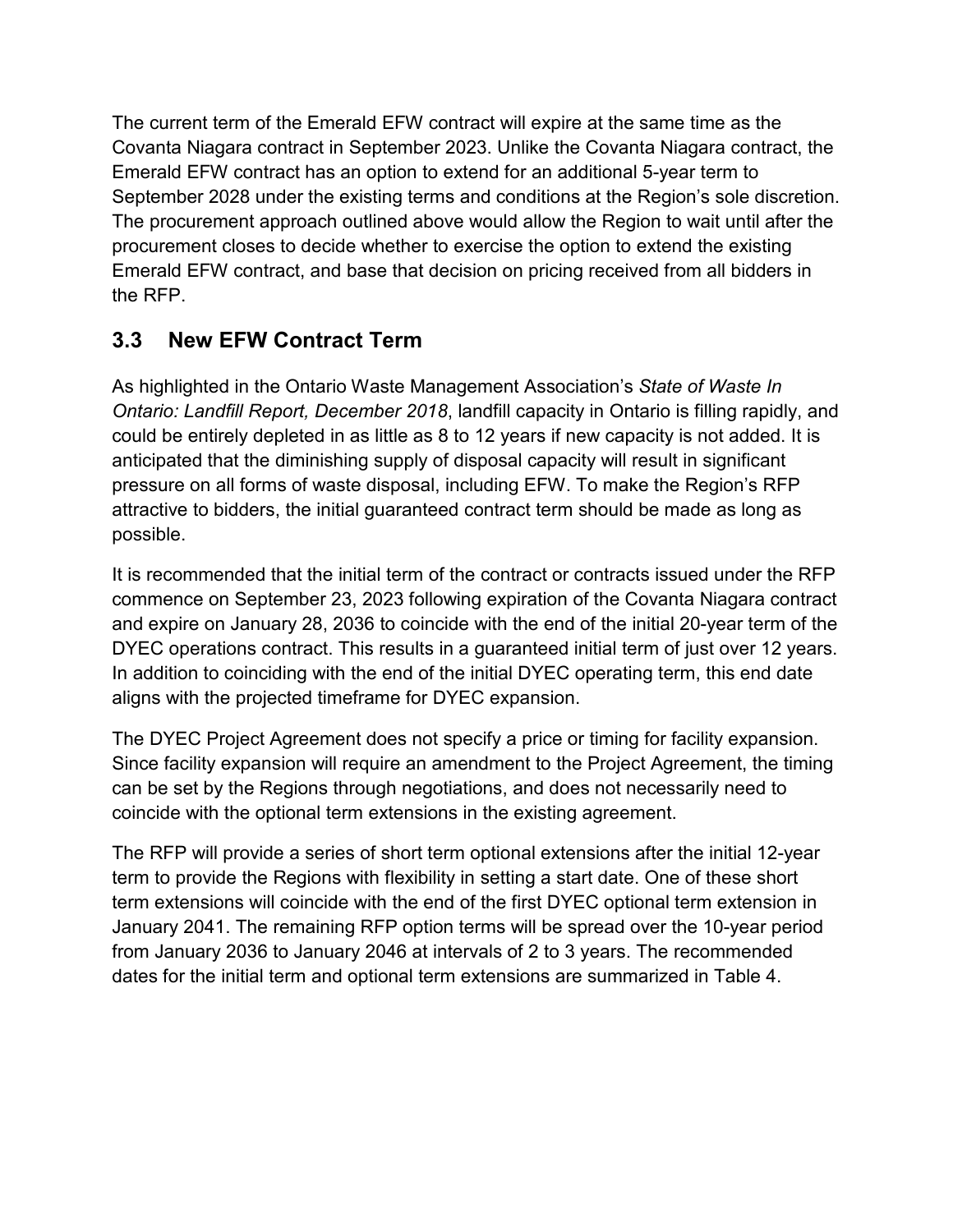<span id="page-16-1"></span>**Table 4 Recommended Contract Term and Optional Extensions for New EFW Contract**



### <span id="page-16-0"></span>**3.4 New EFW Contract Tonnage**

Based on long term projections, staff estimate that sufficient tonnage will be available to commit 80,000 to 110,000 tonnes to a new EFW contract through 2033, increasing to 85,000 to 120,000 tonnes from 2034 through 2046. As illustrated in [Table 5,](#page-17-1) there would be sufficient tonnage available to satisfy the minimum contractual commitments provided that landfilled tonnage does not exceed 20% of total residual. There would also be enough EFW capacity available to limit landfilling to 15% of total residual, or less.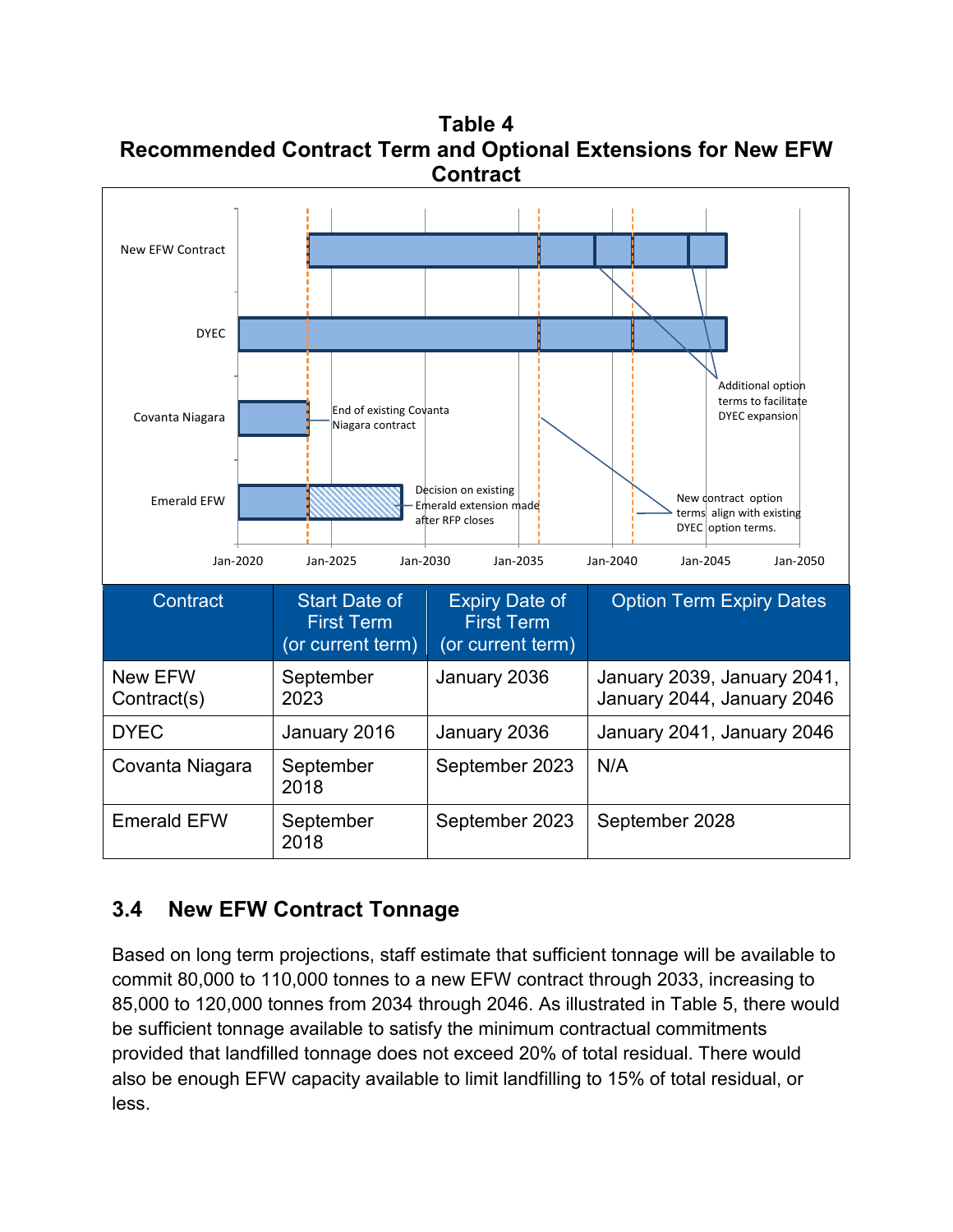<span id="page-17-1"></span>

**Table 5 Revised EFW Contract Minimum and Maximum Tonnages**

Landfill disposal will only need to exceed 20% of total residual waste in years where there are excessively long EFW facility outages. EFW contracts will include minimum facility availability guarantees and provisions to reduce or waive the Region's minimum annual tonnage commitment in circumstances where there are excessively long outage periods.

As noted in Section [1.3,](#page-6-0) the proposed DYEC processing rate increase to 160,000 tonnes per year will provide additional processing capacity to help ensure that waste will not be landfilled unnecessarily. This additional capacity is not included in [Table 5](#page-17-1) since it is subject to availability from year to year.

### <span id="page-17-0"></span>**4.0 New Landfill Contract**

The Region's contract with Walker Environmental Services provides sufficient landfill disposal capacity to meet the Region's needs until it expires in June 2025. The Region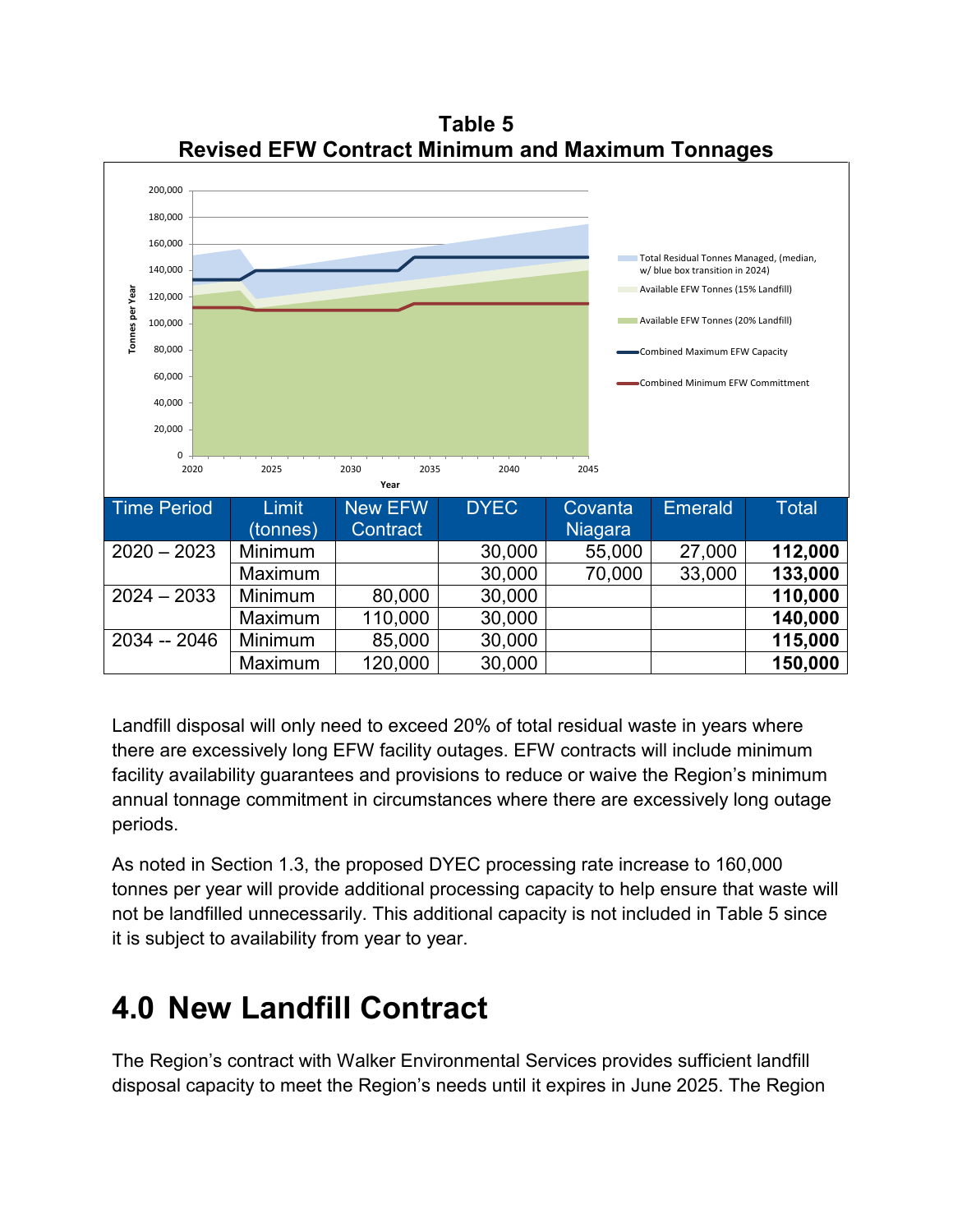needs to secure new landfill capacity beyond the expiration of the Walker Environmental contract for ongoing management of bulky wastes unsuitable for management at EFW facilities and provide alternate disposal capacity during EFW facility outages. Various aspects of the proposed procurement strategy for landfill capacity are discussed in the sections that follow.

### <span id="page-18-0"></span>**4.1 New Landfill Procurement Timing**

Although there are more than five years until the Region's contract with Walker Environmental expires, staff recommend that the new landfill contract be procured over the next year. Procuring early will help the Region to secure a share of the province's diminishing landfill capacity, and will provide bidders with more time to construct new capacity if needed, or to free existing capacity that is currently contracted to other clients. Staff recommend that the procurement be issued no later than Q1 2021.

### <span id="page-18-1"></span>**4.2 New Landfill Procurement Structure**

While landfill disposal capacity located in Ontario is preferable, staff recommend that the procurement be open to bidders from New York State. Staff recommend that transportation of waste to the landfill be included in the scope of work to ensure that these costs are reflected in the bid price.

Although landfill disposal is often viewed as a commodity, there are non-price factors that can affect the value of the service to the Region such as environmental compliance, carbon emissions reductions, and, in the case of New York bidders, currency and border risks. The procurement will be structured as an RFP so that all of these factors can be taken into consideration.

### <span id="page-18-2"></span>**4.3 New Landfill Contract Term**

The Region should offer a long guaranteed contract term to make the RFP as attractive as possible to bidders in a tightening landfill capacity market. Staff recommend that the contract start in June 2025 at the conclusion of the existing Walker Environmental contract and extend to the end of the EFW contracts in January 2046, a total term of just over 20 years. It is recommended that the contract be offered as a single guaranteed term.

### <span id="page-18-3"></span>**4.4 New Landfill Contract Tonnage**

The Region's landfill disposal requirements typically range from 15 to 20% of total residual waste tonnes managed, which is sufficient to achieve 90 to 94 percent diversion from landfill. Based on long-term tonnage projections, staff estimate that there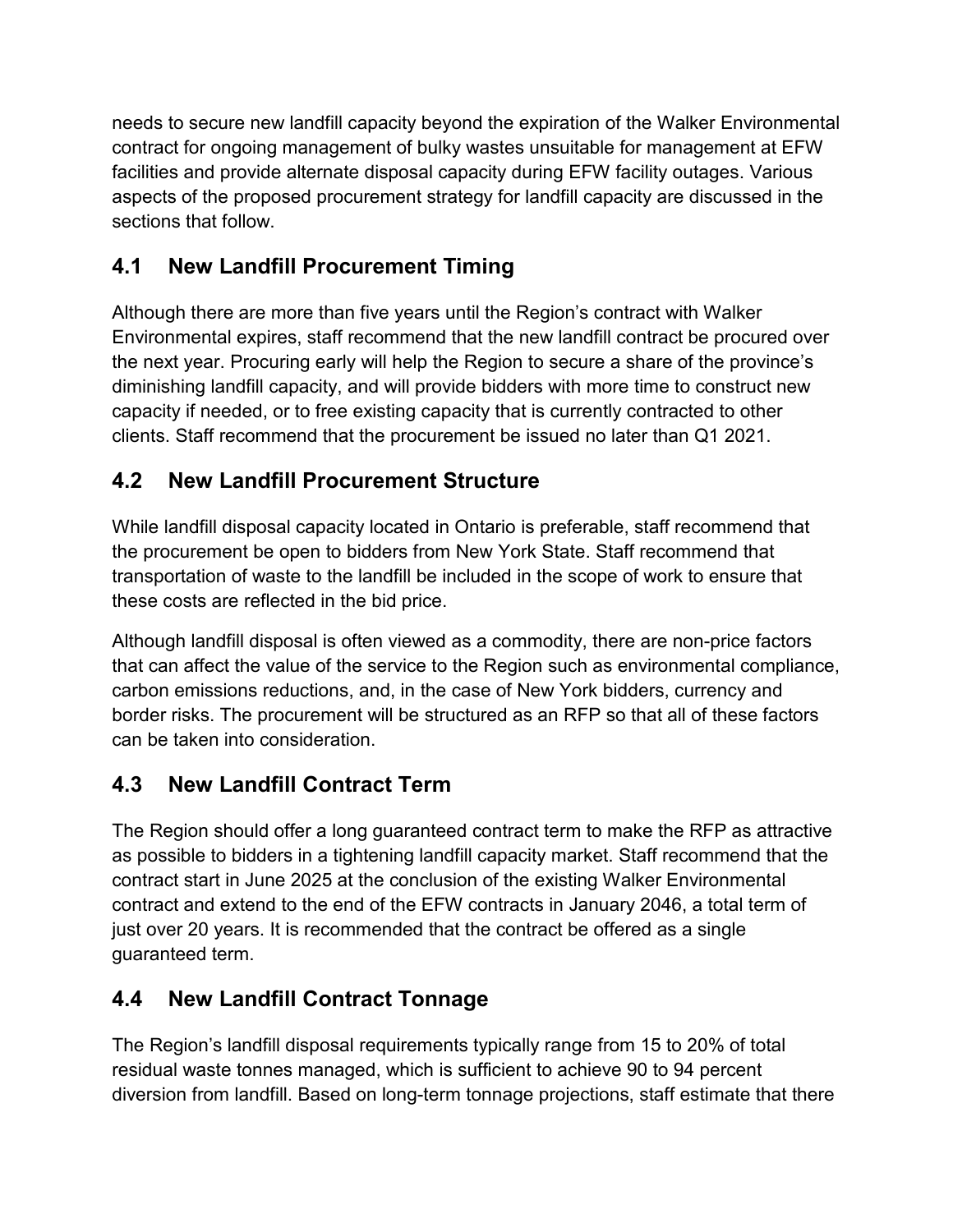will be sufficient tonnage available to commit 15,000 to 35,000 tonnes to the new landfill contract during the first 10 years of the contract, increasing to 20,000 to 40,000 tonnes for the remainder of the term, as illustrated in [Table 6.](#page-19-0)

<span id="page-19-0"></span>

**Table 6 Revised Landfill Minimum and Maximum Contract Tonnages**

The proposed minimum commitments can be satisfied with less than 15% of projected total residual waste, while the proposed maximum tonnages provide enough capacity to manage over 20% of projected total residual waste throughout the term of the contract to allow for contingency landfill disposal in the event of a prolonged EFW facility outage. Securing this landfill capacity will provide the Region with a long term solution for nonprocessable waste while still allowing the Region to meet its diversion-from-landfill goals and maximize processing at EFW facilities.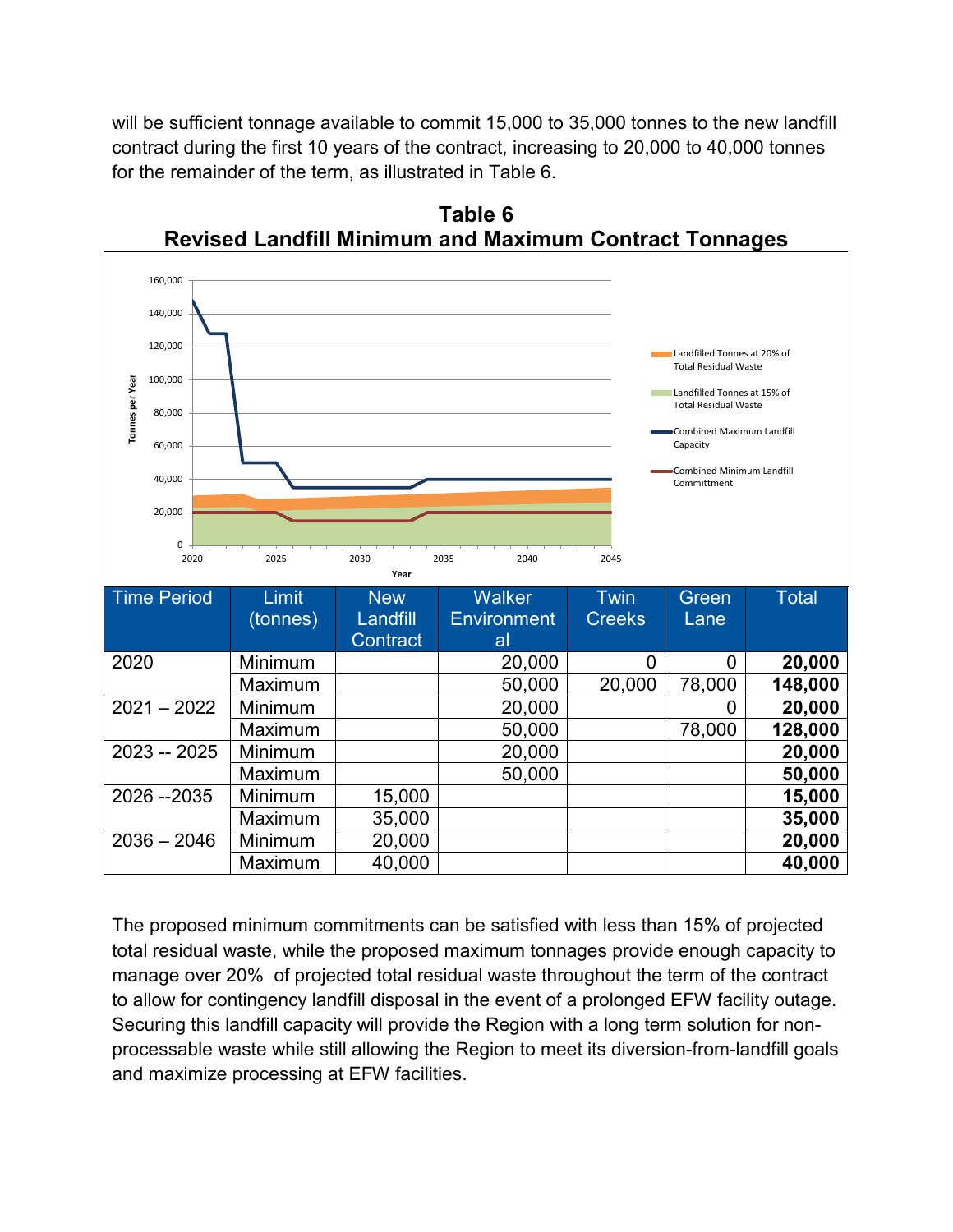### <span id="page-20-0"></span>**5.0 Conclusions and Recommendations**

#### <span id="page-20-1"></span>**5.1 Conclusions**

- Securing long-term EFW capacity is a key step toward maintaining York Region's current position as a leader in sustainable waste management and continuing to reach its established target of 90% diversion from landfill.
- Despite its firm commitment to prioritizing energy recovery over landfill disposal, the Region also requires sufficient landfill disposal capacity to manage wastes that cannot be managed at EFW facilities, which typically comprise 15 to 20% of the Region's waste stream.
- The Region will continue to meet or exceed its 90% diversion from landfill target provided that landfill disposal does not exceed 20% of the total residual waste stream.
- All of the Region's contracts with privately-owned EFW and landfill facilities expire between 2020 and 2028, creating an immediate need for new EFW and landfill capacity to ensure continued, sustainable management of the Region's residual waste stream.
- The Durham York Energy Centre (DYEC) is designed to be readily expandable from its current capacity of 140,000 tonnes per year to an expanded capacity of 250,000 to 270,000 tonnes per year. This 110,000 to 130,000 tonne capacity increase is considered to be the minimum increment required to achieve reasonable economies of scale on the expansion capital.
- Long-term residual waste tonnage projections for York Region and Durham Region indicate that there will not be sufficient tonnage to expand the DYEC facility until the 2035 to 2040 timeframe, which is consistent with timing of the project in York Region's long term capital plan. In the interim, the Regions are seeking to amend the facility's permits to allow for processing of up to 160,000 tonnes per year using the existing infrastructure.
- The Region requires a contract with one or more privately owned EFW facilities to serve as an interim bridge from expiration of its current contracts in September 2023 until physical expansion of the DYEC becomes a viable alternative.
- The Region also requires a long term landfill contract to secure disposal capacity beyond the end of its current contracts in June 2025.
- EFW and landfill contracts will be procured within the next year to allow bidders to construct new capacity if needed, or to free existing capacity that is currently contracted to other clients.
- Early procurement will help to secure capacity in an increasingly tight market with a diminishing supply of available capacity.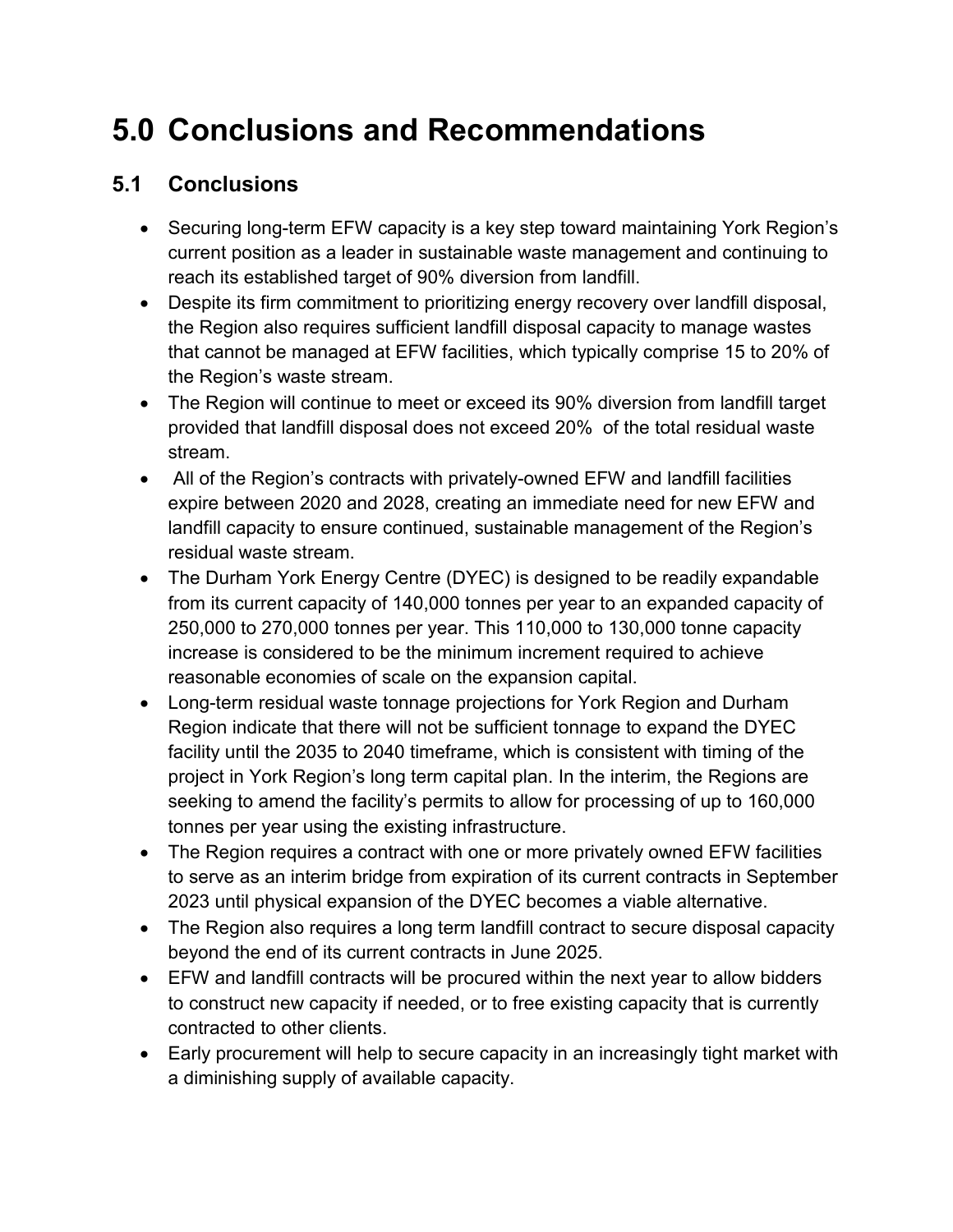#### <span id="page-21-0"></span>**5.2 Recommendations**

- Staff recommend that the Region issue an RFP in Q4 2020 to secure up to 120,000 tonnes of annual EFW processing capacity from one or more privately owned facilities from September 23, 2023 through January 2046 to serve as an interim bridge until such time as the Region has enough tonnage to undertake expansion of the Durham York Energy Centre (DYEC)
- The new EFW contract should be structured to include an initial term of approximately 12 years to align with the end of the initial term of the DYEC operating contract. This initial term would be followed by an additional 10 years of optional term extensions of two to three years each to provide the Region with flexibility to set a start date for DYEC expansion.
- An RFP should be issued no later than Q1 2021 to secure up to 40,000 tonnes of landfill capacity to manage waste received during EFW facility outages and bulky materials that are not suitable for EFW. The new landfill contract would begin at the end of the Region's existing landfill contracts in June 2025 and extend through January 28, 2046 to coincide with the end date of the EFW contracts.
- The scope of work for the EFW and landfill capacity procurements should include transportation of waste to the receiving facilities to ensure that the total cost of managing waste at each facility is reflected in the bid prices.
- EFW and landfill capacity procurements should be open to bidders from the United States.
- The EFW and landfill capacity procurements should be structured as RFPs so the Region can give consideration to non-price factors such as environmental performance history, carbon emissions reductions, currency, and border risks.

### <span id="page-21-1"></span>**5.3 Implementation Schedule**

Subject to Council approval, the proposed implementation schedule for these recommendations is summarized in [Table 7.](#page-21-2)

<span id="page-21-2"></span>

| <b>Task</b>                          | <b>Start Date</b> | <b>End Date</b>       |
|--------------------------------------|-------------------|-----------------------|
| <b>RFP for EFW Contracts</b>         |                   |                       |
| <b>Prepare EFW RFP Documents</b>     | April 1, 2020     | September 30,<br>2020 |
| <b>EFW RFP Bid Submission Period</b> | October 1, 2020   | March 31, 2021        |

#### **Table 7 Proposed Implementation Schedule**